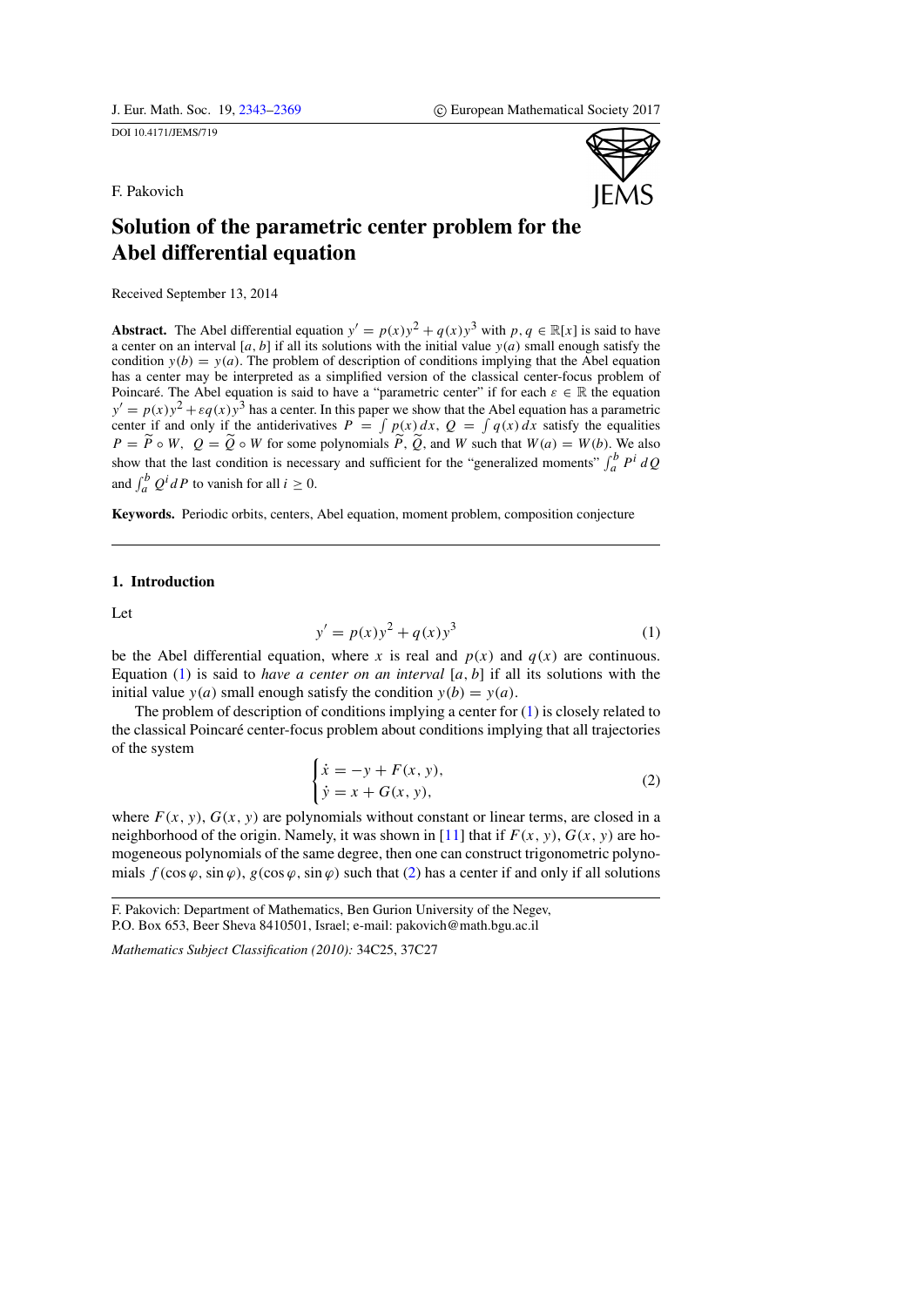of the equation

$$
\frac{dr}{d\varphi} = f(\cos\varphi, \sin\varphi)r^2 + g(\cos\varphi, \sin\varphi)r^3
$$

with  $r(0)$  small enough satisfy the condition  $r(2\pi) = r(0)$ .

Set

$$
P(x) = \int_0^x p(s) \, ds, \qquad Q(x) = \int_0^x q(s) \, ds. \tag{3}
$$

The following *composition condition* introduced in [\[3\]](#page-25-1) is sufficient for equation [\(1\)](#page-0-1) to have a center: there exist  $C^1$ -functions  $\widetilde{P}, \widetilde{Q}, W$  such that

$$
P(x) = \widetilde{P}(W(x)), \quad Q(x) = \widetilde{Q}(W(x)), \quad W(a) = W(b).
$$
 (4)

Indeed, if [\(4\)](#page-1-0) holds, then any solution of [\(1\)](#page-0-1) has the form  $y(x) = \tilde{y}(W(x))$ , where  $\tilde{y}$  is a solution of the equation

<span id="page-1-1"></span><span id="page-1-0"></span>
$$
y' = \widetilde{P}'(x)y^3 + \widetilde{Q}'(x)y^2,
$$

implying that  $y(a) = y(b)$ , since  $W(a) = W(b)$ .

It is known that in general the composition condition is not necessary for  $(1)$  to have a center [\[2\]](#page-25-2). However, it is believed that in the case where  $p(x)$  and  $q(x)$  are polynomials, equation [\(1\)](#page-0-1) has a center if and only if the composition condition [\(4\)](#page-1-0) holds for some polynomials  $\tilde{P}, \tilde{Q}, W \in \mathbb{R}[x]$  (see [\[7\]](#page-25-3), [\[9\]](#page-25-4) for some partial results in this direction).

In this paper we study the following "parametric center problem" for equation  $(1)$ with polynomial coefficients: *under what conditions the equation*

$$
y' = p(x)y^{2} + \varepsilon q(x)y^{3}, \quad p, q \in \mathbb{R}[x],
$$
 (5)

*has a center for any*  $\varepsilon \in \mathbb{R}$ ? Posed for the first time in [\[4–](#page-25-5)[6\]](#page-25-6), this problem turned out to be very stimulating and resulted in a whole area of new ideas and methods related to the so called "polynomial moment problem" (see the discussion below). Along with the parametric center problem some other weakened versions of the center problem for the Abel differential equation have been introduced and studied (see e.g. [\[10\]](#page-25-7), [\[13\]](#page-26-1), [\[14\]](#page-26-2)). However, the parametric center problem has remained unsolved (see the recent paper [\[8\]](#page-25-8) for the state of the art), and the goal of this paper is to fill this gap.

Our main result is the following theorem.

<span id="page-1-2"></span>Theorem 1.1. *The Abel differential equation* [\(5\)](#page-1-1) *has a center on an interval* [a, b] *for* any  $\varepsilon \in \mathbb{R}$  *if and only if the antiderivatives*  $P = \int p(x) dx$  *and*  $Q = \int q(x) dx$  *satisfy the composition condition* [\(4\)](#page-1-0) *for some polynomials*  $\tilde{P}$ *,*  $\tilde{Q}$ *, W*.

The proof of Theorem [1.1](#page-1-2) is based on a link between the parametric center problem and the vanishing of certain "polynomial moments". Namely, it was shown in [\[6\]](#page-25-6) that the parametric center implies the equalities

<span id="page-1-3"></span>
$$
\int_{a}^{b} P^{i} dQ = 0, \quad i \ge 0, \quad \int_{a}^{b} Q^{i} dP = 0, \quad i \ge 0,
$$
\n(6)

<span id="page-1-4"></span>and in fact we prove the following "moment" counterpart of Theorem [1.1.](#page-1-2)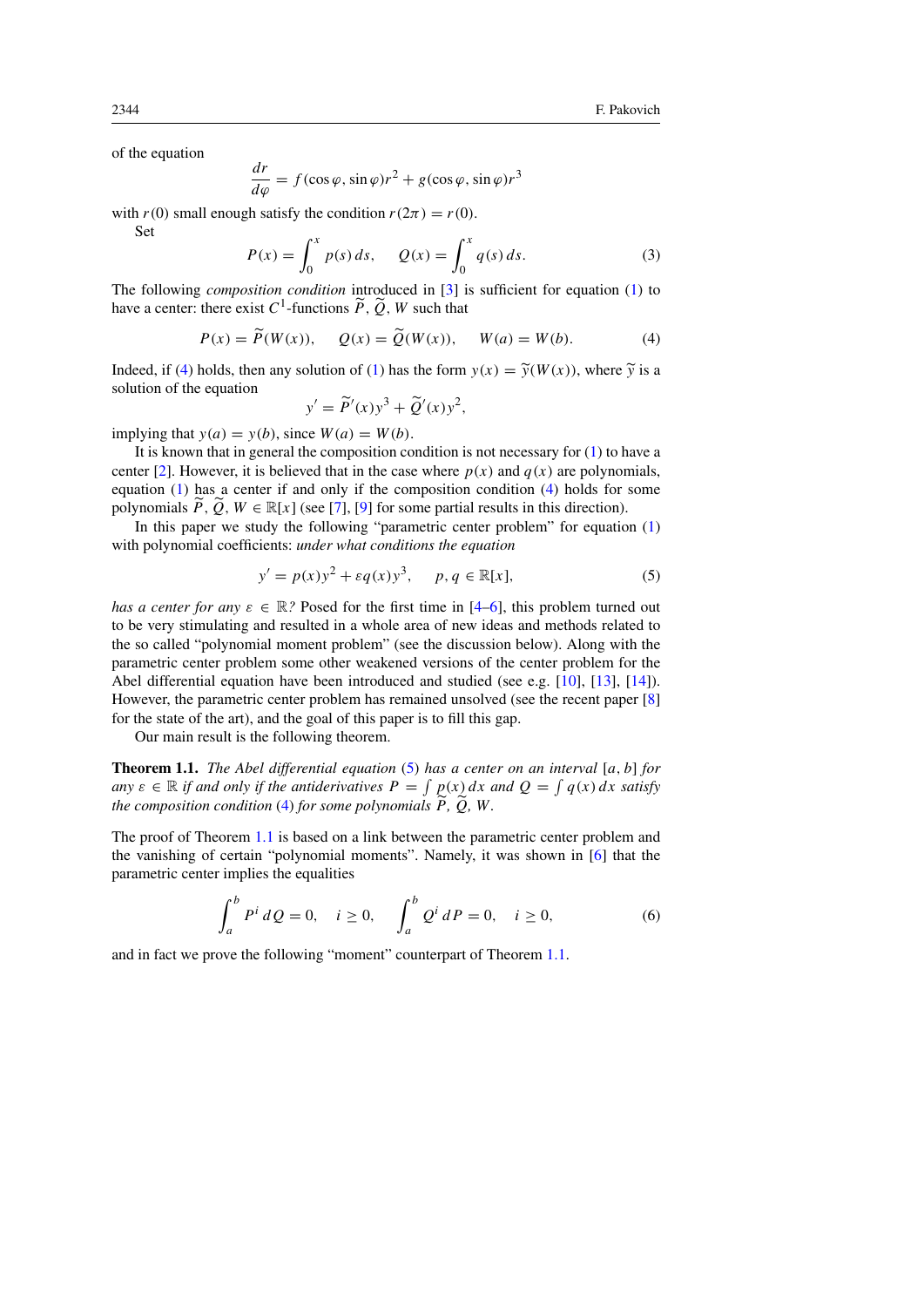**Theorem 1.2.** *Polynomials*  $P, Q \in \mathbb{R}[x]$  *satisfy* [\(6\)](#page-1-3) *if and only if they satisfy the composition condition* [\(4\)](#page-1-0) *for some*  $\tilde{P}$ ,  $\tilde{Q}$ ,  $W \in \mathbb{R}[x]$ .

The problem of description of polynomial solutions of the system

<span id="page-2-0"></span>
$$
\int_{a}^{b} P^{i} dQ = 0, \quad i \ge 0,
$$
\n(7)

called the "polynomial moment problem", has been studied in many recent papers (see e.g.  $[4-6, 12, 15-21, 23]$  $[4-6, 12, 15-21, 23]$  $[4-6, 12, 15-21, 23]$  $[4-6, 12, 15-21, 23]$  $[4-6, 12, 15-21, 23]$  $[4-6, 12, 15-21, 23]$  $[4-6, 12, 15-21, 23]$  $[4-6, 12, 15-21, 23]$ . Again, the composition condition  $(4)$  is sufficient for equalities [\(7\)](#page-2-0) to be satisfied, although in general it is not necessary [\[15\]](#page-26-4). A complete solution of the polynomial moment problem was obtained in [\[20\]](#page-26-7), [\[19\]](#page-26-8). Namely, it was shown in [\[20\]](#page-26-7) that if polynomials P, Q satisfy [\(7\)](#page-2-0), then there exist polynomials  $Q_i$  such that  $Q = \sum_j Q_j$  and

$$
P(x) = P_j(W_j(x)), \quad Q_j(x) = V_j(W_j(x)), \quad W_j(a) = W_j(b)
$$
\n(8)

for some polynomials  $P_i(z)$ ,  $V_i(z)$ ,  $W_i(z)$ . Moreover, in [\[19\]](#page-26-8) polynomial solutions of [\(7\)](#page-2-0) were described in explicit form (see Section 2 below).

In this paper we apply the results of  $[19]$  to each of the two systems in [\(6\)](#page-1-3) separately and show that the restrictions obtained imply that any solution  $P$ ,  $Q$  of "mixed polynomial moment problem"  $(6)$  satisfies the composition condition  $(4)$ . The main difficulties of the proof stem from the fact that a separate solution of systems in [\(6\)](#page-1-3) leads to functional equations of the type

<span id="page-2-2"></span>
$$
\sum_{j=1}^{r} V_j(W_j(x)) = A(B(x)),
$$
\n(9)

where  $V_i$ ,  $W_i$ , A, B are polynomials, and r equals 2 or 3. Such equations can be considered as generalizations of the functional equation

<span id="page-2-1"></span>
$$
A(B(x)) = C(D(x)),
$$
\n(10)

studied by Ritt [\[22\]](#page-26-9). However, the well established methods for studying [\(10\)](#page-2-1) related to monodromy cannot be applied to [\(9\)](#page-2-2) for  $r > 1$ , and other methods are required.

Although the center problem for the Abel equation with polynomial coefficients can be considered in the complex setting, in this paper we work in the classical real frame-work. Thus, an adaptation to the real case of the results of [\[19\]](#page-26-8) obtained over  $\mathbb C$  is needed. This is done in Section 2. We show that possible "types" of solutions of the polynomial moment problem over  $\mathbb R$  remain the same, although one of these types becomes "smaller" (Theorem [2.10\)](#page-8-0). Moreover, in Section 2 we establish some important restrictions of the arithmetical nature on points  $a, b$  for which there exist solutions of  $(7)$  which do not satisfy the composition condition (Corollary [2.5\)](#page-6-0).

In Section 3 we apply the results of Section 2 to each of the two systems in [\(6\)](#page-1-3) and prove Theorem [1.2.](#page-1-4) Our approach consists in a painstaking analysis of systems of equations for the coefficients of the polynomials appearing in corresponding equalities [\(9\)](#page-2-2). Eventually, Theorem [1.2](#page-1-4) is deduced from the restrictions on  $P$  and  $Q$  obtained from these systems combined with the restrictions on possible values of a and b.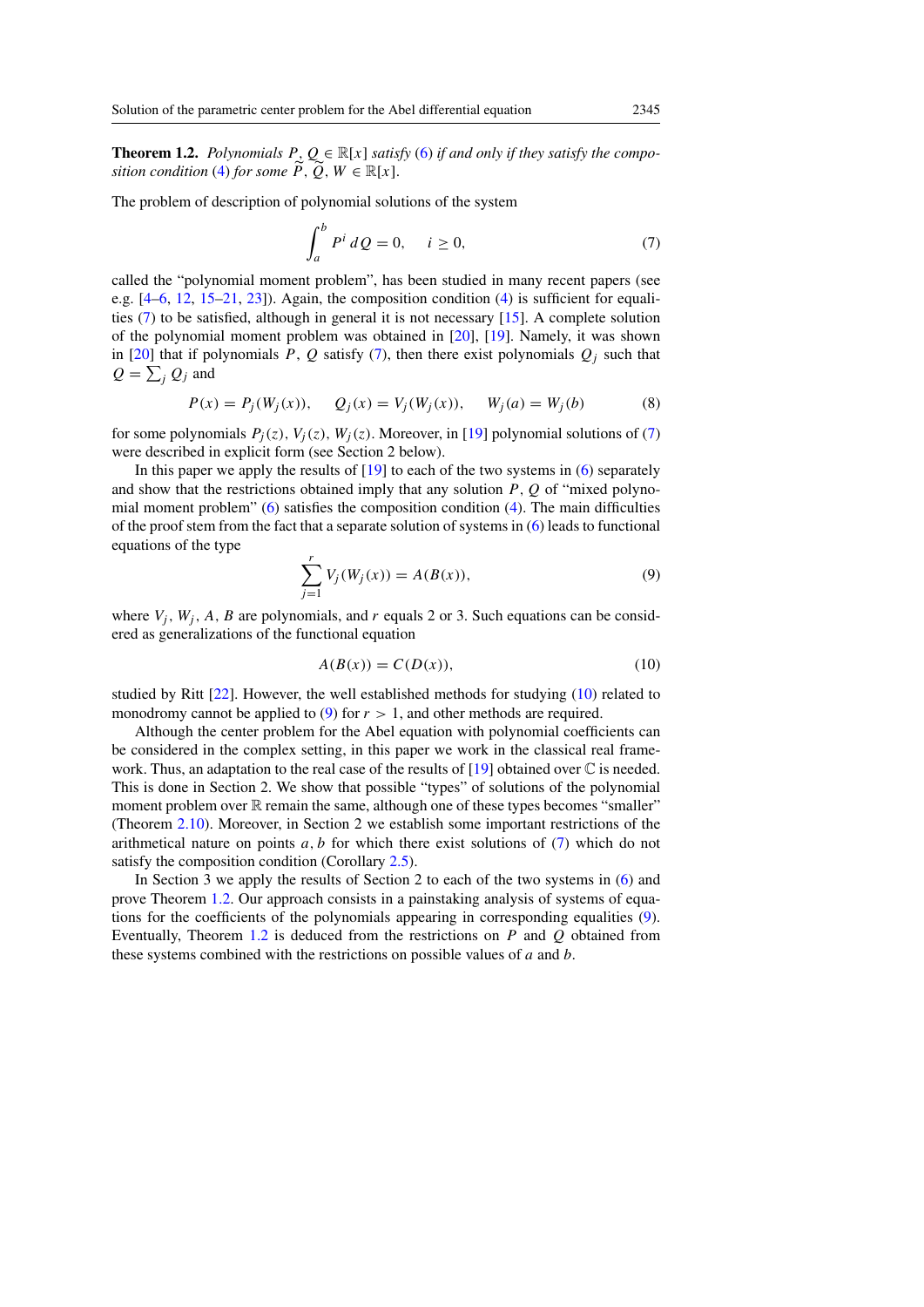# 2. Polynomial moment problem over  $\mathbb C$  and over  $\mathbb R$

### *2.1. Solution of the polynomial moment problem over* C

In this subsection we briefly recall the description of  $P, Q \in \mathbb{C}[z]$  satisfying [\(7\)](#page-2-0) for  $a, b \in \mathbb{C}$ , obtained in [\[19\]](#page-26-8). For more details we refer the reader to [19].

Recall that the Chebyshev polynomials of the first kind  $T_n$  can be defined by the formula  $T_n(\cos \varphi) = \cos(n\varphi)$ . It follows directly from this definition that

$$
T_n(1) = 1, \quad T_n(-1) = (-1)^n, \quad n \ge 0,
$$
  
\n
$$
T_n \circ T_m = T_m \circ T_n = T_{mn}, \quad n, m \ge 1,
$$
\n(11)

where  $(A \circ B)(z) = A(B(z)).$ 

An explicit expression for  $T_n$  is given by the formula

$$
T_n(x) = \frac{n}{2} \sum_{k=0}^{\lfloor n/2 \rfloor} (-1)^k \frac{(n-k-1)!}{k!(n-2k)!} (2x)^{n-2k},\tag{12}
$$

implying in particular that

<span id="page-3-3"></span><span id="page-3-2"></span><span id="page-3-1"></span>
$$
T_n(-x) = (-1)^n T_n(x)
$$
\n(13)

(see e.g. [\[1,](#page-25-9) Chapter 22]).

 $\overline{r}$ 

Following  $[19]$ , we will call a solution P, Q of  $(7)$  *reducible* if the composition con-dition [\(4\)](#page-1-0) holds for some  $\widetilde{P}$ ,  $\widetilde{Q}$ ,  $W \in \mathbb{C}[z]$ .

<span id="page-3-0"></span>Theorem 2.1 ([\[19\]](#page-26-8)). *Let* P*,* Q *be non-constant complex polynomials and* a, b *distinct complex numbers such that equalities* [\(7\)](#page-2-0) *hold. Then either* P*,* Q *is a reducible solution of* [\(7\)](#page-2-0)*, or there exist complex polynomials*  $P_j$ *,*  $Q_j$ *,*  $V_j$ *,*  $W_j$ *,*  $1 \le j \le r$ *, such that* 

$$
Q = \sum_{j=1}^{r} Q_j
$$
,  $P = P_j \circ W_j$ ,  $Q_j = V_j \circ W_j$ ,  $W_j(a) = W_j(b)$ .

*Moreover, one of the following conditions holds:*

(i)  $r = 2$  *and* 

$$
P = U \circ z^{sn} R^n(z^n) \circ V, \quad W_1 = z^n \circ V, \quad W_2 = z^s R(z^n) \circ V,
$$

*where* R, U, V are complex polynomials,  $n > 1$ ,  $s > 0$ , and  $GCD(s, n) = 1$ ; (ii)  $r = 2$  *and* 

$$
P = U \circ T_{m_1 m_2} \circ V, \quad W_1 = T_{m_1} \circ V, \quad W_2 = T_{m_2} \circ V,
$$

*where* U, V are complex polynomials,  $m_1 > 1$ ,  $m_2 > 1$ , and  $GCD(m_1, m_2) = 1$ ;  $(iii)$   $r = 3$  *and* 

$$
P = U \circ z^2 R^2(z^2) \circ T_{m_1 m_2} \circ V,
$$

$$
W_1 = T_{2m_1} \circ V
$$
,  $W_2 = T_{2m_2} \circ V$ ,  $W_3 = (zR(z^2) \circ T_{m_1m_2}) \circ V$ ,

*where* R, U, V are complex polynomials,  $m_1 > 1$  and  $m_2 > 1$  are odd, and  $GCD(m_1, m_2) = 1.$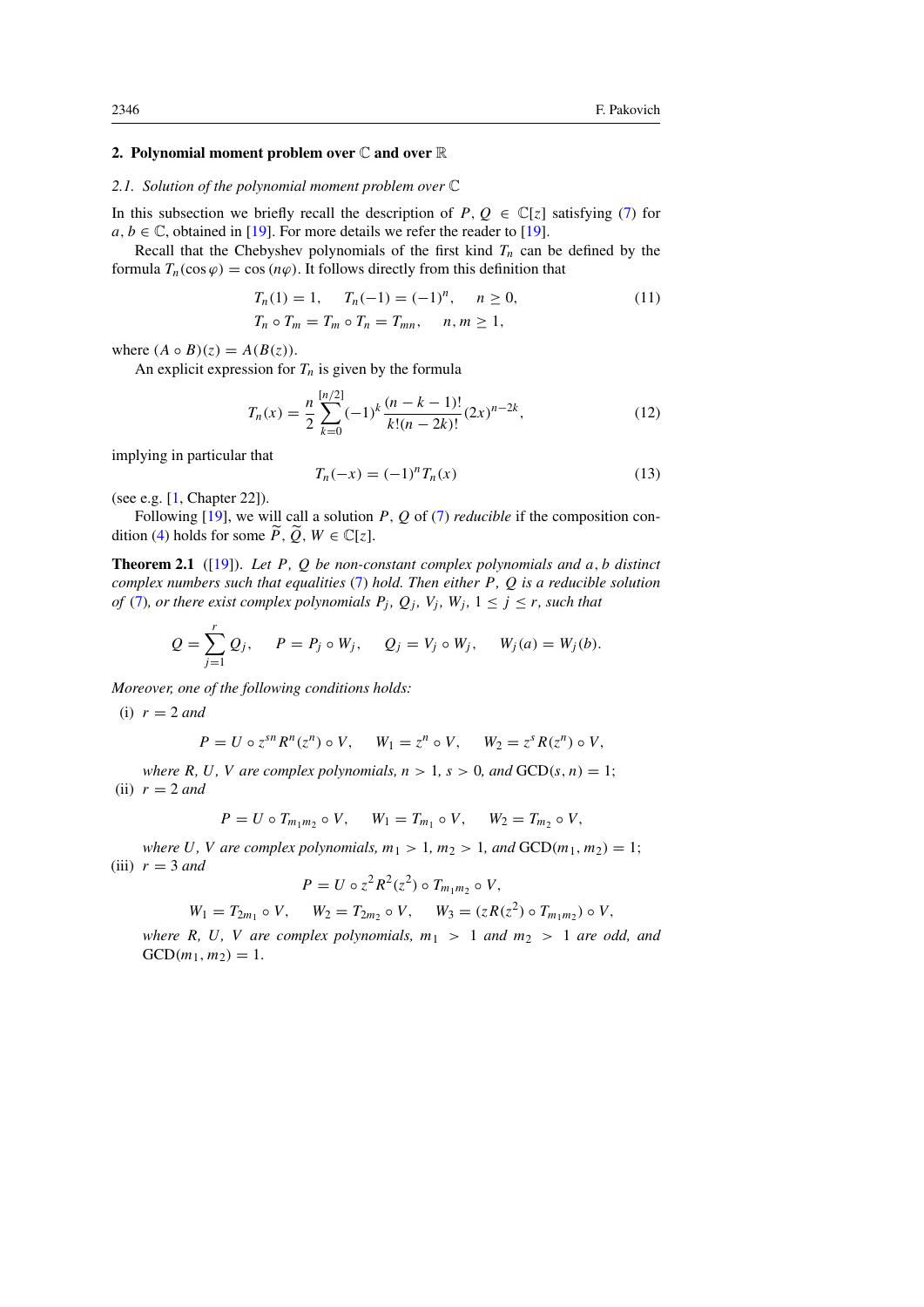It is assumed that in the above formulas  $V(a) \neq V(b)$ , since otherwise P, Q is reducible. We will call solutions appearing in (i)–(iii) of Theorem [2.1](#page-3-0) solutions of the *first*, *second*, and *third type*, respectively.

Notice that these sets of solutions are not disjoint. For example, if one of the parameters  $n$ ,  $m$  of a solution of the second type equals 2, then this solution is also of the first type. Indeed, if say  $n = 2$ , then  $W_1 = T_2 \circ V = \mu \circ z^2 \circ V$ , where  $\mu = 2z - 1$ . On the other hand, since m is odd in view of  $GCD(n, m) = 1$ , the polynomial  $W_2 = T_m \circ V$  has the form  $W_2 = zR(z^2) \circ V$  by [\(12\)](#page-3-1). Therefore,

$$
P = (U \circ \mu) \circ z^2 R^2(z^2) \circ V, \quad Q = ((V_1 \circ \mu) \circ z^2 + V_2 \circ zR(z^2)) \circ V,
$$

and for the polynomials  $\widetilde{W}_1 = z^2 \circ V$  and  $\widetilde{W}_2 = W_2 = zR(z^2) \circ V$  we have

$$
\widetilde{W}_1(a) = \widetilde{W}_1(b), \quad \widetilde{W}_2(a) = \widetilde{W}_2(b). \tag{14}
$$

Similarly, if the parameters a, b of a solution of the third type satisfy  $V(a) = -V(b)$ , then this solution is also of the first type. Indeed,

$$
V_1 \circ T_{2m_1} + V_2 \circ T_{2m_2} = \widetilde{V}_1 \circ z^2
$$

for some  $\widetilde{V}_1 \in \mathbb{C}[z]$ , while

$$
zR(z^2) \circ T_{m_1m_2} = z\widetilde{R}(z^2)
$$

for some  $\widetilde{R} \in \mathbb{C}[z]$ , since  $m_1, m_2$  are odd. Therefore,

$$
P = U \circ z^2 \widetilde{R}^2(z^2) \circ V, \quad Q = (\widetilde{V}_1 \circ z^2 + V_3 \circ z \widetilde{R}(z^2)) \circ V,
$$

and  $\widetilde{W}_1 = z^2 \circ V$  satisfies  $\widetilde{W}_1(a) = \widetilde{W}_1(b)$ , since  $V(a) = -V(b)$ .

Finally, it is easy to check that a solution of the third type is also of the second type if  $(T_{m_i} \circ V)(a) = (T_{m_i} \circ V)(b)$  for  $i = 1$  or 2 (see [\[19,](#page-26-8) pp. 725–726] for details and a further discussion of interrelations between different types of solutions).

## *2.2. Lemmas related to* a, b

It is clear that if  $T_l(a) = T_l(b)$  for some distinct  $a, b \in \mathbb{C}$ , then  $T_{m_1}(a) = T_{m_1}(b)$  and  $T_{m_2}(a) = T_{m_2}(b)$  for any  $m_1$  and  $m_2$  divisible by l. The following lemma shows that for generic points  $a$  and  $b$  this is the only reason for two Chebyshev polynomials to take equal values at a and b.

<span id="page-4-1"></span>**Lemma 2.2.** Let  $T_{m_1}$ ,  $T_{m_2}$ ,  $T_{m_3}$  be the Chebyshev polynomials and a, b be distinct com*plex numbers.*

(a) *Assume that*

<span id="page-4-0"></span>
$$
T_{m_1}(a) = T_{m_1}(b), \quad T_{m_2}(a) = T_{m_2}(b). \tag{15}
$$

*Then either*  $T_l(a) = T_l(b)$  *for*  $l = GCD(m_1, m_2)$ *, or* 

$$
T'_{m_1m_2}(a) = T'_{m_1m_2}(b) = 0.
$$
 (16)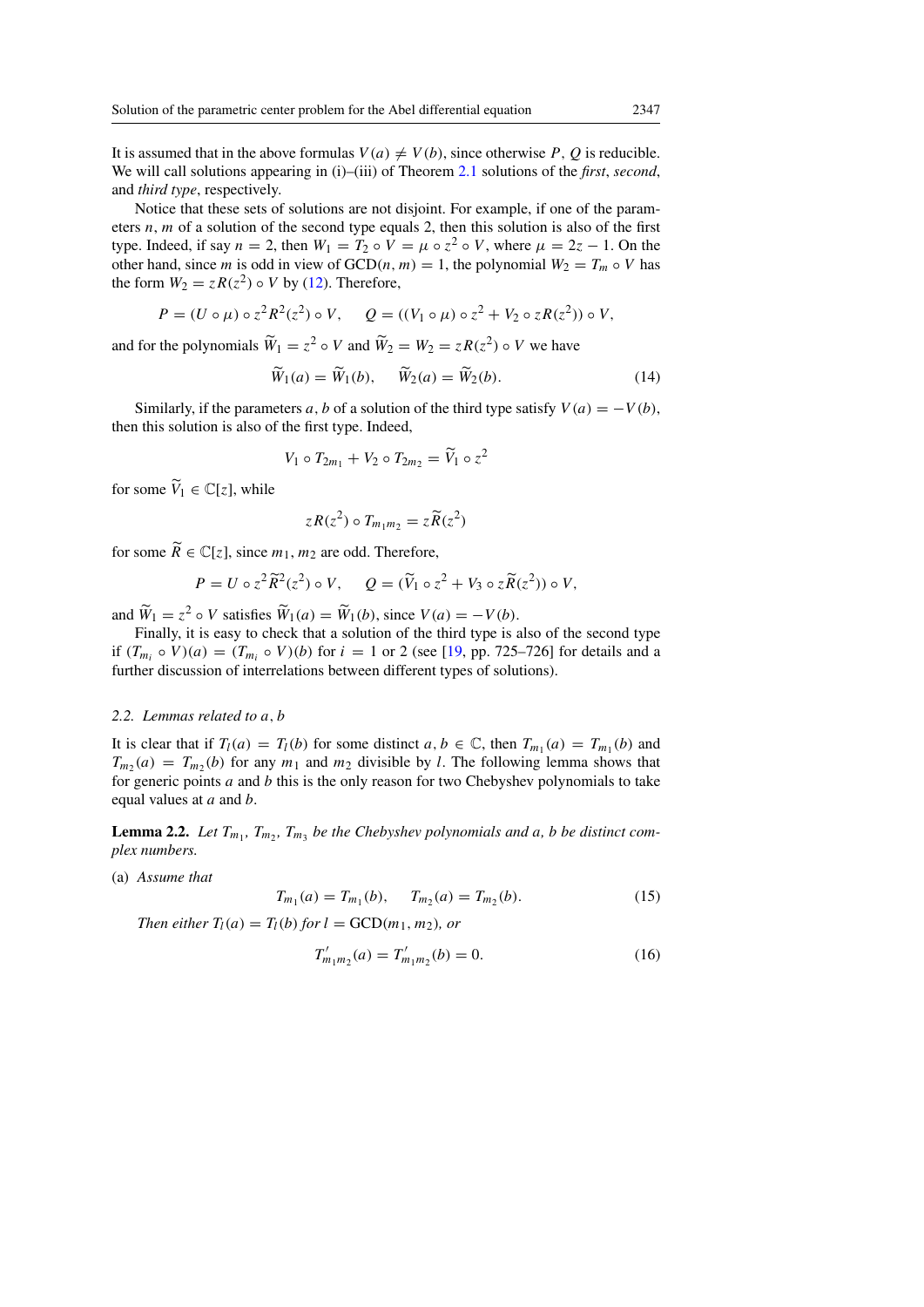(b) *Assume that*

<span id="page-5-4"></span>
$$
T_{m_1}(a) = T_{m_1}(b), \quad T_{m_2}(a) = T_{m_2}(b), \quad T_{m_3}(a) = T_{m_3}(b). \tag{17}
$$

*Then there exist distinct indices*  $i_1, i_2, 1 \leq i_1, i_2 \leq 3$ *, such that*  $T_l(a) = T_l(b)$  *for*  $l = GCD(m_{i_1}, m_{i_2}).$ 

*Proof.* Choose  $\alpha, \beta \in \mathbb{C}$  such that  $\cos \alpha = a$ ,  $\cos \beta = b$ . Then equalities [\(15\)](#page-4-0) imply

$$
m_1\alpha = \varepsilon_1 m_1\beta + 2\pi k_1, \quad m_2\alpha = \varepsilon_2 m_2\beta + 2\pi k_2,\tag{18}
$$

where  $\varepsilon_1 = \pm 1$ ,  $\varepsilon_2 = \pm 1$ , and  $k_1, k_2 \in \mathbb{Z}$ . Assume first that  $\varepsilon_1 = \varepsilon_2$ . Let  $u, v$  be integers satisfying

<span id="page-5-3"></span><span id="page-5-0"></span>
$$
um_1 + v m_2 = l. \tag{19}
$$

Multiplying the first equality in [\(18\)](#page-5-0) by u and adding the second equality multiplied by  $v$ , we see that

$$
l\alpha = \varepsilon_1 l\beta + 2\pi k_1 u + 2\pi k_2 v,
$$

implying that  $T_l(a) = T_l(b)$ .

Assume now that  $\varepsilon_2 = -\varepsilon_1$ . Then similarly we conclude that

$$
l\alpha = \varepsilon_1 \beta (um_1 - v m_2) + 2\pi k_1 u + 2\pi k_2 v. \tag{20}
$$

Furthermore, eliminating  $\alpha$  from [\(18\)](#page-5-0) we obtain

<span id="page-5-1"></span>
$$
\varepsilon_1 m_1 m_2 \beta = \pi k_2 m_1 - \pi k_1 m_2. \tag{21}
$$

<span id="page-5-5"></span>Since

$$
T'_n(\cos\varphi) = n(\sin n\varphi/\sin\varphi),\tag{22}
$$

equality [\(21\)](#page-5-1) implies that  $T'_{m_1m_2}(b) = 0$  unless

<span id="page-5-2"></span>
$$
\beta = \pi k_3, \quad k_3 \in \mathbb{Z}.\tag{23}
$$

If [\(23\)](#page-5-2) holds, then  $b = 1$  if  $k_3$  is even, and  $b = -1$  if  $k_3$  is odd, implying that

$$
T_l(b) = (-1)^{k_3l},
$$

in view of  $(11)$ . On the other hand,  $(23)$  implies by  $(20)$  that

$$
T_l(a) = (-1)^{k_3(u m_1 - v m_2)}.
$$

Since the sum and difference of any two numbers have the same parity, this implies

$$
T_l(a) = (-1)^{k_3(u m_1 + v m_2)} = (-1)^{k_3 l} = T_l(b).
$$

Similarly, one can see that  $T_l(a) = T_l(b)$  unless  $T'_{m_1m_2}(a) = 0$ . In order to prove (b) observe that equalities  $(17)$  imply

$$
m_1\alpha = \varepsilon_1 m_1\beta + 2\pi k_1, \quad m_2\alpha = \varepsilon_2 m_2\beta + 2\pi k_2, \quad m_3\alpha = \varepsilon_3 m_3\beta + 2\pi k_3, \quad (24)
$$

<span id="page-5-6"></span>where  $\varepsilon_1 = \pm 1$ ,  $\varepsilon_2 = \pm 1$ ,  $\varepsilon_3 = \pm 1$ , and  $k_1, k_2, k_3 \in \mathbb{Z}$ . Clearly, among the numbers  $\varepsilon_1$ ,  $\varepsilon_2$ ,  $\varepsilon_3$  at least two are equal and we conclude as above that  $T_l(a) = T_l(b)$  for  $l = GCD(m_{i_1}, m_{i_2})$ , where  $\varepsilon_{i_1} = \varepsilon_{i_2}$ . The contract of the contract of the contract of the contract of the contract of the contract of the contract of the contract of the contract of the contract of the contract of the contract of the contract of the contract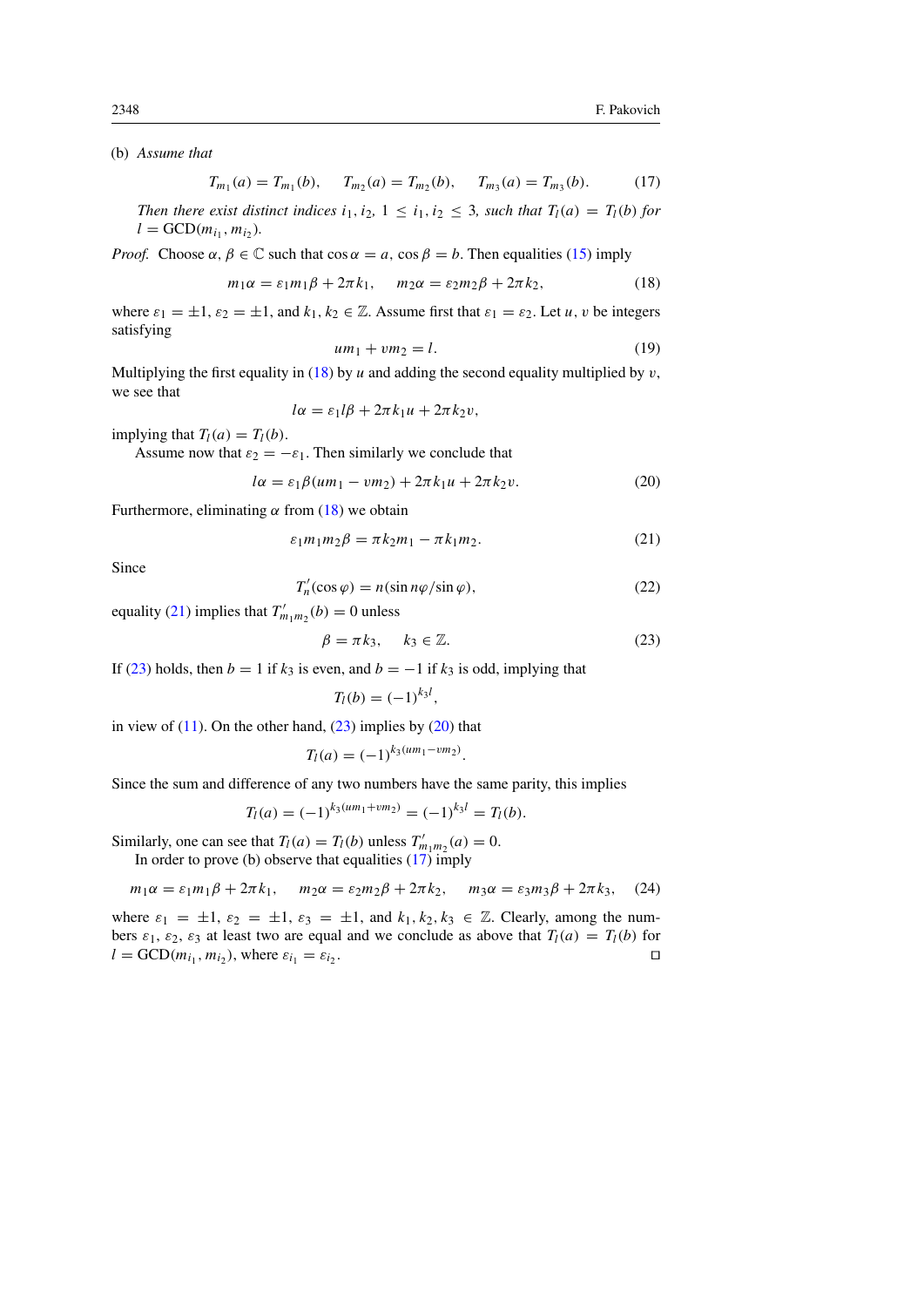**Corollary 2.3.** Let  $T_{m_1}$ ,  $T_{m_2}$  be the Chebyshev polynomials and a, b be distinct complex *numbers. Assume that*

$$
T_{m_1}(a) = T_{m_1}(b), \quad T_{m_2}(a) = T_{m_2}(b),
$$

*and*  $GCD(m_1, m_2) = 1$ *. Then* 

$$
T'_{m_1m_2}(a) = T'_{m_1m_2}(b) = 0.
$$

*Proof.* Follows from Lemma [2.2\(](#page-4-1)a) since the equality  $S(a) = S(b)$  for some polynomial S and  $a \neq b$  obviously implies that deg  $S > 1$ .

Recall that a number  $\gamma \in \mathbb{C}$  is called *algebraic* if it is a root of a polynomial of positive degree with rational coefficients. The set of all algebraic numbers is a subfield of C. The monic polynomial  $p(x) \in \mathbb{Q}[x]$  of minimal degree such that  $p(y) = 0$  is called the *minimal polynomial* of γ . A minimal polynomial is irreducible over Q. An algebraic number γ is called an *algebraic integer* if its minimal polynomial has integer coefficients. In fact, this condition may be replaced by the condition that  $\gamma$  is a root of *some* monic polynomial with integer coefficients. The set of all algebraic integers is closed under addition and multiplication.

<span id="page-6-1"></span>**Lemma 2.4.** Assume that  $a \in \mathbb{C}$  is a root of  $T'_n$ . Then  $a \in \mathbb{R}$ , and  $2a$  is an algebraic *integer.*

*Proof.* Since equality [\(22\)](#page-5-5) shows that  $T'_n$  has  $n-1$  distinct real roots, all roots of  $T'_n$  are real. The other statements follow from the formulas

$$
T'_n = nU_{n-1}
$$
 and  $U_n = \sum_{k=0}^{\lfloor n/2 \rfloor} (-1)^k {n-k \choose k} (2x)^{n-2k}$ ,

where  $U_n$  denotes the Chebyshev polynomial of the second kind (see [\[1\]](#page-25-9)).

<span id="page-6-0"></span>Corollary 2.5. *In the notation of Theorem* [2.1](#page-3-0) *assume that* P*,* Q *is a solution of* [\(7\)](#page-2-0) *of the second type, or a solution of the third type which cannot be represented as a solution of the first type. Then* 2V (a) *and* 2V (b) *are algebraic integers.*

*Proof.* Without loss of generality we may assume that  $V = x$ . If Q is of the second type, then the statement follows from Corollary [2.3](#page-5-6) and Lemma [2.4.](#page-6-1)

If  $Q$  is of the third type, then applying Lemmas [2.2\(](#page-4-1)a) and [2.4](#page-6-1) to the equalities

$$
T_{2m_1}(a) = T_{2m_1}(b), \quad T_{2m_2}(a) = T_{2m_2}(b),
$$

we conclude that 2a and 2b are algebraic integers unless  $T_2(a) = T_2(b)$ . However, the last equality yields  $a = -b$ , implying, as observed above, that Q can be represented as a solution of the first type.  $\Box$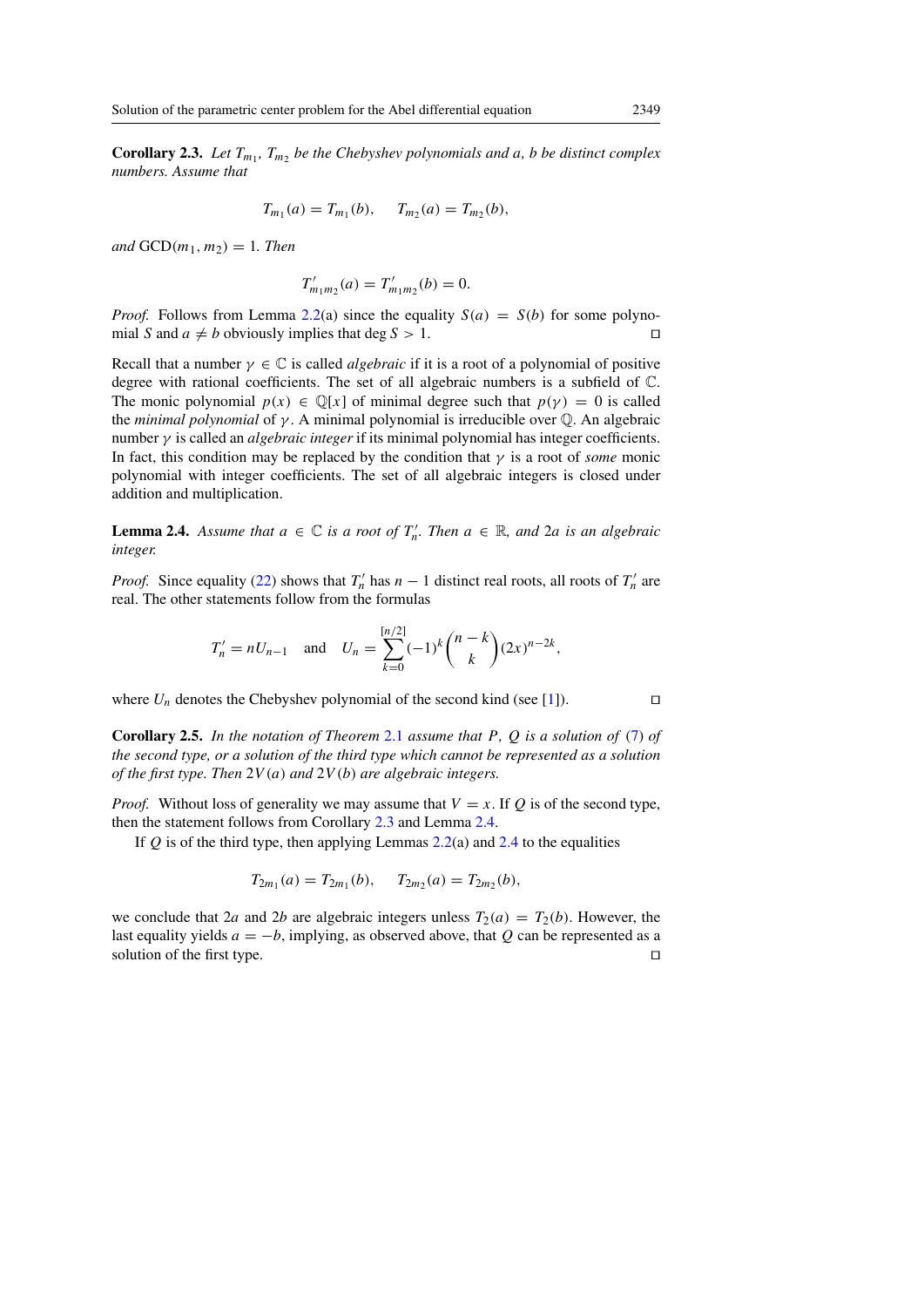## *2.3. Decompositions of polynomials with real coefficients*

In this subsection we collect necessary results concerning decomposition of polynomials with real coefficients into compositions of polynomials of lesser degree.

The following lemma is well known (see e.g. [\[19,](#page-26-8) Corollary 2.2]).

<span id="page-7-0"></span>Lemma 2.6. *Assume that*

$$
P = A \circ B = \widetilde{A} \circ \widetilde{B},
$$

*where* P, A, B,  $\widetilde{A}$ ,  $\widetilde{B} \in \mathbb{C}[z]$  *and* deg A = deg  $\widetilde{A}$ . Then there exists a polynomial  $\mu \in \mathbb{C}[z]$ *of degree one such that*

$$
\widetilde{A} = A \circ \mu^{-1}, \quad \widetilde{B} = \mu \circ B.
$$

<span id="page-7-3"></span>**Corollary 2.7.** Let  $P = U \circ V$ , where  $P \in \mathbb{R}[z]$ , while  $U, V \in \mathbb{C}[z]$ . Assume that the *leading coefficient of* V *and its constant term are real numbers. Then*  $U, V \in \mathbb{R}[z]$ .

*Proof.* Since  $P \in \mathbb{R}[\zeta]$ , we have

<span id="page-7-2"></span><span id="page-7-1"></span>
$$
P = U \circ V = \overline{U} \circ \overline{V},\tag{25}
$$

where  $\overline{U}$ ,  $\overline{V}$  are polynomials obtained from U, V by complex conjugation of all coefficients. By Lemma [2.6,](#page-7-0) [\(25\)](#page-7-1) implies that

$$
\overline{U} = U \circ \mu^{-1}, \quad \overline{V} = \mu \circ V, \tag{26}
$$

where  $\mu = \alpha z + \beta$  for some  $\alpha, \beta \in \mathbb{C}$ . Since the leading coefficient of V is real, the second equality in [\(26\)](#page-7-2) implies  $\alpha = 1$ . Now the equality  $\overline{V} = V + \beta$  yields  $\beta = 0$ , since the constant term of V is real. Thus,  $\overline{U} = U$ ,  $\overline{V} = V$  and hence  $U, V \in \mathbb{R}[z]$ .

<span id="page-7-4"></span>**Corollary 2.8.** Assume that  $P = U \circ V$ , where  $P \in \mathbb{R}[z]$ , while  $U, V \in \mathbb{C}[z]$ . Then there *exists a polynomial*  $\mu \in \mathbb{C}[z]$  *of degree one such that the polynomials* 

$$
U_1 = U \circ \mu^{-1}, \quad V_1 = \mu \circ V
$$

*are in* R[z]*. In particular, if* P *is decomposable over* C*, it is decomposable over* R*.*

*Proof.* Let  $\mu$  be any polynomial of degree one such that the leading coefficient and the constant term of the polynomial  $V_1 = \mu \circ V$  are real. Then  $U_1$  and  $V_1$  are in  $\mathbb{R}[z]$  by Corollary [2.7.](#page-7-3)  $\Box$ 

<span id="page-7-5"></span>**Lemma 2.9.** *Let*  $\mu_1$ ,  $\mu_2$  *be complex polynomials of degree one.* 

- (a) Assume that the polynomial  $\mu_1 \circ z^n \circ \mu_2$ ,  $n \geq 2$ , has real coefficients. Then there exist  $\widetilde{\mu} \in \mathbb{R}[z]$  *and*  $c \in \mathbb{C}$  *such that*  $\mu_2 = c\widetilde{\mu}$ .
- (b) Assume that the polynomial  $\mu_1 \circ T_n \circ \mu_2$ ,  $n > 2$ , has real coefficients. Then either  $\mu_2 \in \mathbb{R}[z]$ *, or there exists*  $\widetilde{\mu} \in \mathbb{R}[z]$  *such that*  $\mu_2 = i\widetilde{\mu}$ *.*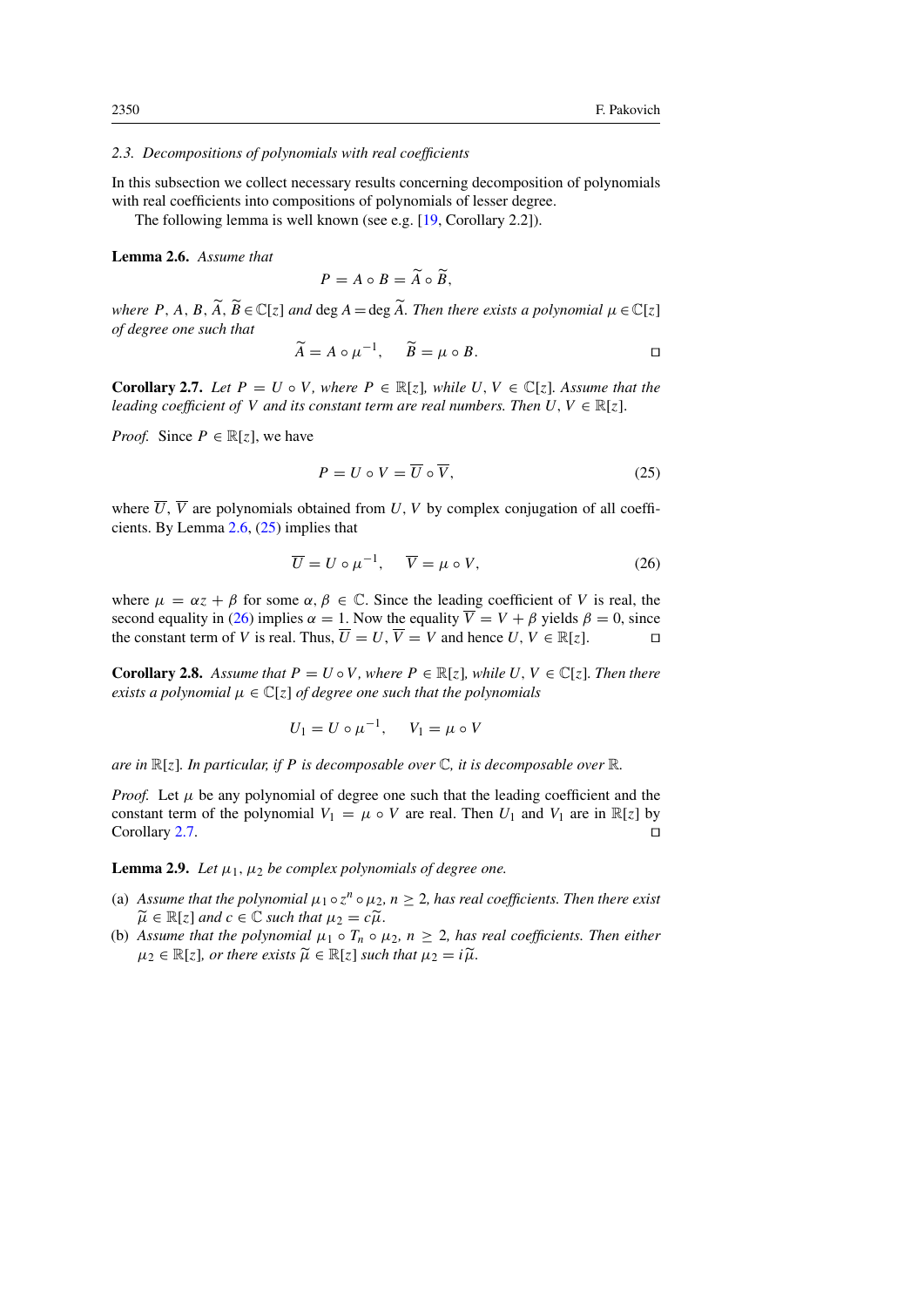*Proof.* Let  $\mu_1 = \alpha_1 z + \beta_1$  and  $\mu_2 = \alpha_2 z + \beta_2$ , where  $\alpha_1, \beta_1, \alpha_2, \beta_2 \in \mathbb{C}$ . Then the coefficients of  $z^n$  and  $z^{n-1}$  of the polynomial  $\mu_1 \circ z^n \circ \mu_2$  are  $c_n = \alpha_1 \alpha_2^n$  and  $c_{n-1} = \alpha_1 \alpha_2^{n-1} \beta_2 n$ respectively. Since by assumption these numbers are real, we conclude that the number

$$
c_{n-1}/c_n = n\beta_2/\alpha_2
$$

is also real. Therefore,  $\beta_2/\alpha_2 \in \mathbb{R}$ , and hence  $\mu_2 = \alpha_2 \tilde{\mu}$ , where  $\tilde{\mu} = z + \beta_2/\alpha_2 \in \mathbb{R}[z]$ . Similarly, since

$$
T_n(x) = 2^{n-1}x^n - n2^{n-3}x^{n-2} + \cdots
$$

by [\(12\)](#page-3-1), the coefficients of  $z^n$ ,  $z^{n-1}$ ,  $z^{n-2}$  of the polynomial  $\mu_1 \circ T_n \circ \mu_2$  are

$$
c_n = \alpha_1 2^{n-1} \alpha_2^n, \qquad c_{n-1} = \alpha_1 2^{n-1} n \alpha_2^{n-1} \beta_2,
$$
  

$$
c_{n-2} = \alpha_1 2^{n-2} n(n-1) \alpha_2^{n-2} \beta_2^2 - \alpha_1 2^{n-3} n \alpha_2^{n-2},
$$

respectively. As above,  $c_n$ ,  $c_{n-1} \in \mathbb{R}$  implies that  $\beta_2/\alpha_2 \in \mathbb{R}$ . Since

$$
c_{n-2} = \frac{n(n-1)c_n}{2} \left(\frac{\beta_2}{\alpha_2}\right)^2 - \frac{nc_n}{4} \left(\frac{1}{\alpha_2}\right)^2,
$$

it now follows from  $c_{n-2} \in \mathbb{R}$  that  $\alpha_2^2 \in \mathbb{R}$ . Since  $\mu_2 = \alpha_2 \tilde{\mu}$ , where  $\tilde{\mu} = z + \beta_2/\alpha_2$  is in  $\mathbb{R}[z]$ , this proves the statement in  $\mathbb{R}[z]$ , this proves the statement.

## *2.4. Solution of the polynomial moment problem over* R

In this subsection we deduce from Theorem [2.1](#page-3-0) a description of polynomials  $P$ ,  $Q$  with *real* coefficients satisfying [\(7\)](#page-2-0) for  $a, b \in \mathbb{R}$ .

The theorem below is a "real" analogue of Theorem [2.1.](#page-3-0) Keeping the above notation, we will call a solution P,  $Q \in \mathbb{R}[x]$  of [\(7\)](#page-2-0) *reducible* if [\(4\)](#page-1-0) holds for some  $\tilde{P}$ ,  $\tilde{Q}$ ,  $W \in \mathbb{R}[x]$ . We will also call solutions in (i)–(iii) described below solutions of the *first*, *second*, and *third type*. Notice that the set of "real" solutions of the first type is "smaller" than the set of "complex" solutions.

<span id="page-8-0"></span>Theorem 2.10. *Let* P*,* Q *be non-constant real polynomials and* a, b *distinct real numbers such that equalities* [\(7\)](#page-2-0) *hold. Then either* P*,* Q *is a reducible solution of* [\(7\)](#page-2-0)*, or there exist real polynomials*  $P_j$ *,*  $Q_j$ *,*  $V_j$ *,*  $W_j$ *,*  $1 \leq j \leq r$ *, such that* 

$$
Q = \sum_{j=1}^{r} Q_j
$$
,  $P = P_j \circ W_j$ ,  $Q_j = V_j \circ W_j$ ,  $W_j(a) = W_j(b)$ .

*Moreover, one of the following conditions holds:*

(i)  $r = 2$  *and* 

$$
P = U \circ x^2 R^2(x^2) \circ V, \quad W_1 = x^2 \circ V, \quad W_2 = x R(x^2) \circ V,
$$

*where* R*,* U*,* V *are real polynomials;*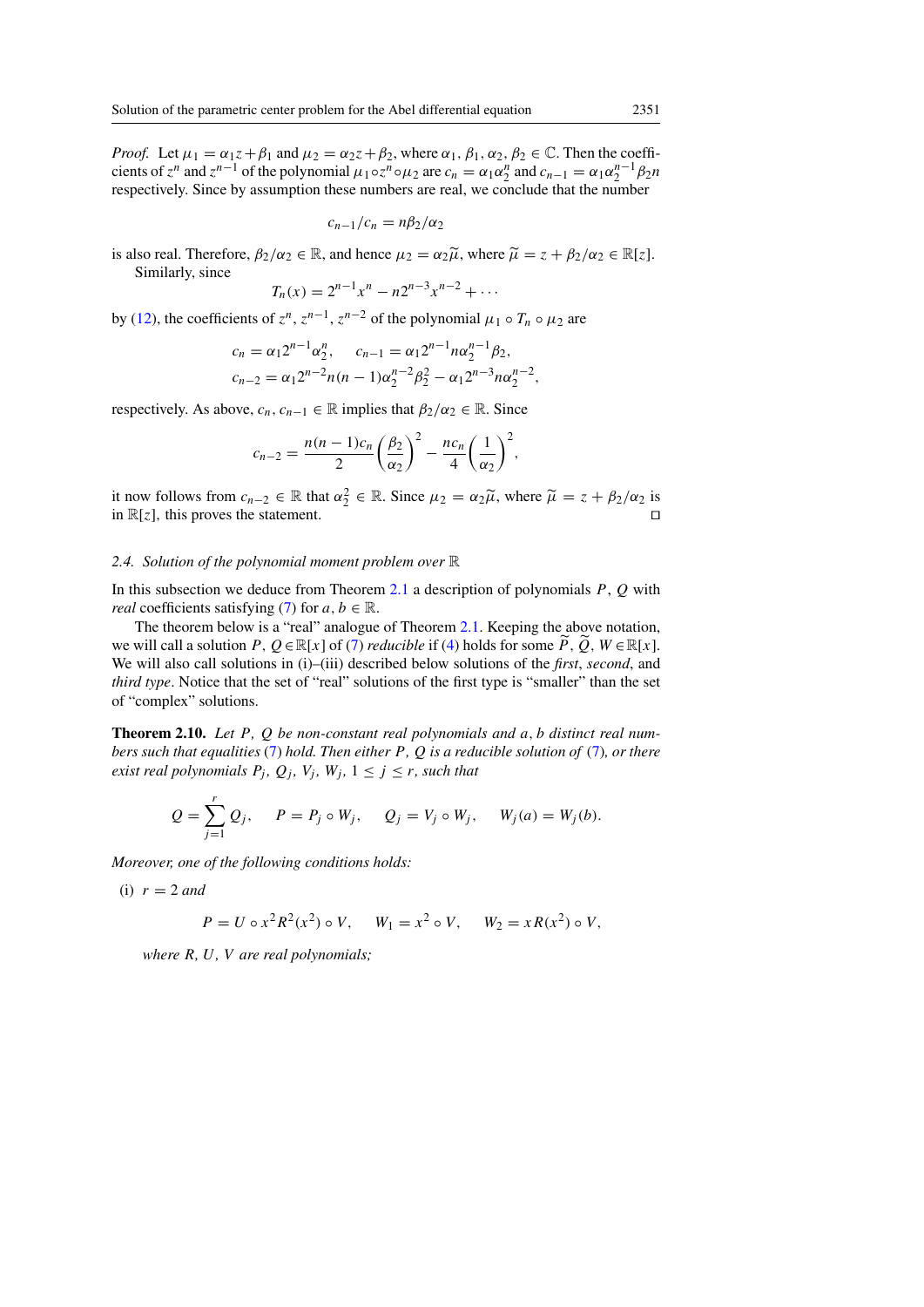(ii)  $r = 2$  *and* 

$$
P = U \circ T_{m_1 m_2} \circ V, \quad W_1 = T_{m_1} \circ V, \quad W_2 = T_{m_2} \circ V,
$$

*where* U, V *are real polynomials,*  $m_1, m_2 > 1$ *, and*  $GCD(m_1, m_2) = 1$ ; (iii)  $r = 3$  *and* 

$$
P = U \circ x^2 R^2(x^2) \circ T_{m_1 m_2} \circ V,
$$
  
\n
$$
W_1 = T_{2m_1} \circ V, \qquad W_2 = T_{2m_2} \circ V, \qquad W_3 = (x R(x^2) \circ T_{m_1 m_2}) \circ V,
$$

*where* R, U, V *are real polynomials,*  $m_1, m_2 > 1$  *are odd, and*  $GCD(m_1, m_2) = 1$ .

*Proof.* Our strategy is to apply Theorem [2.1](#page-3-0) and to use the condition that  $P, Q \in \mathbb{R}[x]$ and  $a, b \in \mathbb{R}$ . Assume first that [\(4\)](#page-1-0) holds for some  $\widetilde{P}$ ,  $\widetilde{Q}$ ,  $W \in \mathbb{C}[x]$ . Applying Corol-lary [2.8](#page-7-4) to the equality  $P = \tilde{P} \circ W$  we conclude that without loss of generality we may assume that  $\widetilde{P}$  and W are in  $\mathbb{R}[x]$ . Now the equality  $O = \widetilde{O} \circ W$  implies by Corollary [2.7](#page-7-3) that  $\widetilde{Q}$  is also in  $\mathbb{R}[x]$ .

Assume that P,  $\hat{O}$  is a solution of the first type. By Corollary [2.8](#page-7-4) it follows from  $P = P_1 \circ W_1$  that there exists a complex polynomial  $\mu_1$  of degree one such that the polynomial  $\mu_1 \circ W_1$  has real coefficients. Further, applying Corollary [2.8](#page-7-4) to the equality  $\mu_1 \circ W_1 = \mu_1 \circ x^n \circ V$ , we conclude that there exists a complex polynomial  $\mu_2$  of degree one such that the polynomials  $\mu_1 \circ x^n \circ \mu_2$  and  $\mu_2^{-1} \circ V$  have real coefficients. By Lemma [2.9\(](#page-7-5)a) this implies that there exist  $\widetilde{\mu} \in \mathbb{R}[x]$  and  $c \in \mathbb{C}$  such that  $\mu_2 = c\widetilde{\mu}$ . Since  $\mu_2^{-1} = \widetilde{\mu}^{-1} \circ x/c$ , it now follows from  $\mu_2^{-1} \circ V \in \mathbb{R}[x]$  that  $V/c \in \mathbb{R}[x]$ . Therefore, changing changing V to  $V/c$ , and modifying  $P_1$ ,  $V_1$ ,  $U$ , and R in an obvious way, without loss of generality we may assume that  $V \in \mathbb{R}[x]$ .

Clearly,  $V \in \mathbb{R}[x]$  implies that  $W_1 = x^n \circ V \in \mathbb{R}[x]$ . It now follows from  $P = P_1 \circ W_1$ by Corollary [2.7](#page-7-3) that  $P_1 \in \mathbb{R}[x]$ . Furthermore, it follows from  $W_1(a) = W_1(b)$  and  $a, b \in \mathbb{R}$  that  $n = 2k$  and  $V(a) = -V(b)$ . Since GCD(s, n) = 1, the evenness of n implies that  $x^s R(x^n) = x \widetilde{R}(x^2)$  for some  $\widetilde{R} \in \mathbb{C}[z]$ . Moreover, for such  $\widetilde{R}$  obviously  $x^{sn}R^n(x^n) = x^{n/2} \circ x^2 \widetilde{R}^2(x^2)$ . Thus, changing  $P_1$  to  $P_1 \circ x^{n/2}$ ,  $V_1$  to  $V_1 \circ x^{n/2}$ ,  $U$  to  $V_1 \circ x^{n/2}$ ,  $U_1 \circ x^{n/2}$  $U \circ x^{n/2}$ , and  $x^s R(x^n)$  to  $x \widetilde{R}(x^2)$ , we may assume that  $W_1 = x^2 \circ V$  and  $W_2 = x R(x^2) \circ V$ . Applying Corollary [2.7](#page-7-3) to  $P = (P_2 \circ xR(x^2)) \circ V$  we see that  $P_2 \circ xR(x^2) \in \mathbb{R}[x]$ . Therefore, taking into account that the constant term of  $x R(x^2)$  is zero, Corollary [2.7](#page-7-3) implies that for  $c \in \mathbb{C}$  such that the leading coefficient of  $cx R(x^2)$  is real the polynomials  $P_2 \circ x/c$  and  $cx R(x^2)$  are in  $\mathbb{R}[x]$ . Thus, modifying  $P_2$  and R we can assume that they are in  $\mathbb{R}[x]$ . Now Corollary [2.7](#page-7-3) applied to  $P = U \circ (x^2 R^2(x^2) \circ V)$  implies  $U \in \mathbb{R}[x]$ .

Finally, the equality

$$
Q = V_1 \circ W_1 + V_2 \circ W_2 = \overline{V}_1 \circ W_1 + \overline{V}_2 \circ W_2
$$

implies that

$$
Q = \frac{V_1 + \overline{V}_1}{2} \circ W_1 + \frac{V_2 + \overline{V}_2}{2} \circ W_2.
$$

Therefore, changing if necessary  $V_1$  to  $(V_1 + \overline{V}_1)/2$  and  $V_2$  to  $(V_2 + \overline{V}_2)/2$ , we may assume that  $V_1, V_2 \in \mathbb{R}[x]$ .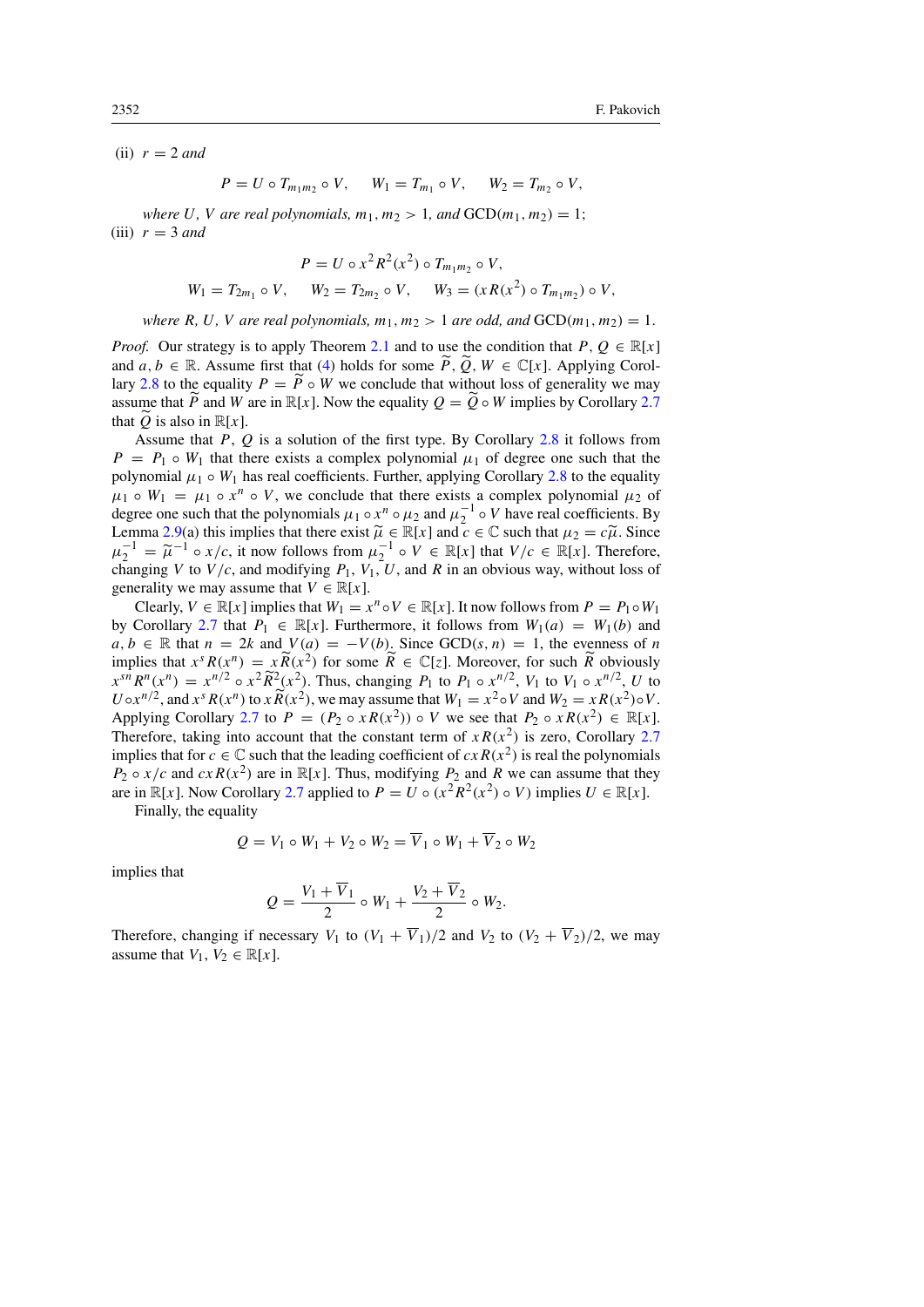Assume now that P, Q is a solution of the third type. We may assume  $V(a) \neq -V(b)$ , for otherwise, as observed after Theorem [2.1,](#page-3-0) this solution also belongs to the first type considered earlier. As above, there exist complex polynomials  $\mu_1$  and  $\mu_2$  of degree one such that the polynomials  $\mu_1 \circ T_{2m_1} \circ \mu_2$  and  $\mu_2^{-1} \circ V$  have real coefficients. By Lemma [2.9\(](#page-7-5)b), this implies that either  $\mu_2 \in \mathbb{R}[x]$ , or there exists  $\widetilde{\mu} \in \mathbb{R}[x]$  such that  $\mu_2 = i\widetilde{\mu}$ . Since  $\mu_2^{-1} \circ V \in \mathbb{R}[x]$ , in the first case we have  $V \in \mathbb{R}[x]$ , while in the second one,

<span id="page-10-0"></span>
$$
V = i\widetilde{V}, \quad \widetilde{V} \in \mathbb{R}[x]. \tag{27}
$$

Let us show that  $(27)$  is impossible. Indeed, applying Lemma [2.2\(](#page-4-1)a) to the equalities  $W_1(a) = W_1(b), W_2(a) = W_2(b)$  and arguing as in Corollary [2.5,](#page-6-0) we conclude that  $V(a)$ and  $V(b)$  are roots of the polynomial  $T'_{4m_1m_2}$ , for otherwise  $V(a) = -V(b)$ . Since  $T'_n$  has only real zeroes, we conclude that  $V(a)$ ,  $V(b) \in \mathbb{R}$ , and hence [\(27\)](#page-10-0) is impossible as  $a, b \in \mathbb{R}$ . Thus,  $V \in \mathbb{R}[x]$ .

Applying now Corollary [2.7](#page-7-3) to the equality  $P = (P_3 \circ xR(x^2)) \circ (T_{m_1m_2} \circ V)$  we deduce that  $P_3 \circ xR(x^2) \in \mathbb{R}[x]$ . Furthermore, arguing as above, we conclude that we may assume that  $P_3$ ,  $R \in \mathbb{R}[x]$  as well as  $P_1$ ,  $P_2$ ,  $U \in \mathbb{R}[x]$  and  $V_1$ ,  $V_2$ ,  $V_3 \in \mathbb{R}[x]$ .

The proof in the case where  $P$ ,  $Q$  is a solution of the second type is similar with  $\Box$ obvious simplifications.  $\Box$ 

#### 3. Proof of Theorem [1.2](#page-1-4)

#### *3.1. Plan of the proof*

In the rest of the paper we will always assume that all the polynomials considered have real coefficients. Let us describe the general plan of the proof of Theorem [1.2.](#page-1-4) Let  $\mathbb{R}(P, Q)$  be the subfield of  $\mathbb{C}(x)$  generated by P and Q. By the Luroth theorem,  $\mathbb{R}(P, Q) = \mathbb{R}(W)$  for some  $W \in \mathbb{R}(x)$  with deg  $W \geq 2$ , implying that

$$
P = \widetilde{P} \circ W, \quad Q = \widetilde{Q} \circ W
$$

for some  $\widetilde{P}, \widetilde{Q} \in \mathbb{R}(x)$  such that  $\mathbb{R}(\widetilde{P}, \widetilde{Q}) = \mathbb{R}(x)$ . Moreover, since  $P, Q \in \mathbb{R}[x]$ , it is easy to see that we may assume that  $\widetilde{P}, \widetilde{Q}, W \in \mathbb{R}[x]$ . Therefore, since equalities [\(6\)](#page-1-3) imply

$$
\int_{W(a)}^{W(b)} \widetilde{P}^i d\widetilde{Q} = 0, \quad \int_{W(a)}^{W(b)} \widetilde{Q}^i d\widetilde{P} = 0, \quad i \ge 0,
$$
\n(28)

in order to prove Theorem [1.2](#page-1-4) it is enough to show that if polynomials P and O satisfy

<span id="page-10-1"></span>
$$
\mathbb{R}(P, Q) = \mathbb{R}(x) \tag{29}
$$

and  $a \neq b$ , then P and Q cannot satisfy [\(6\)](#page-1-3).

Applying Theorem [2.10](#page-8-0) to the first and to the second system of equations in [\(6\)](#page-1-3) separately, we arrive at nine different "cases" depending on types of solutions. For example,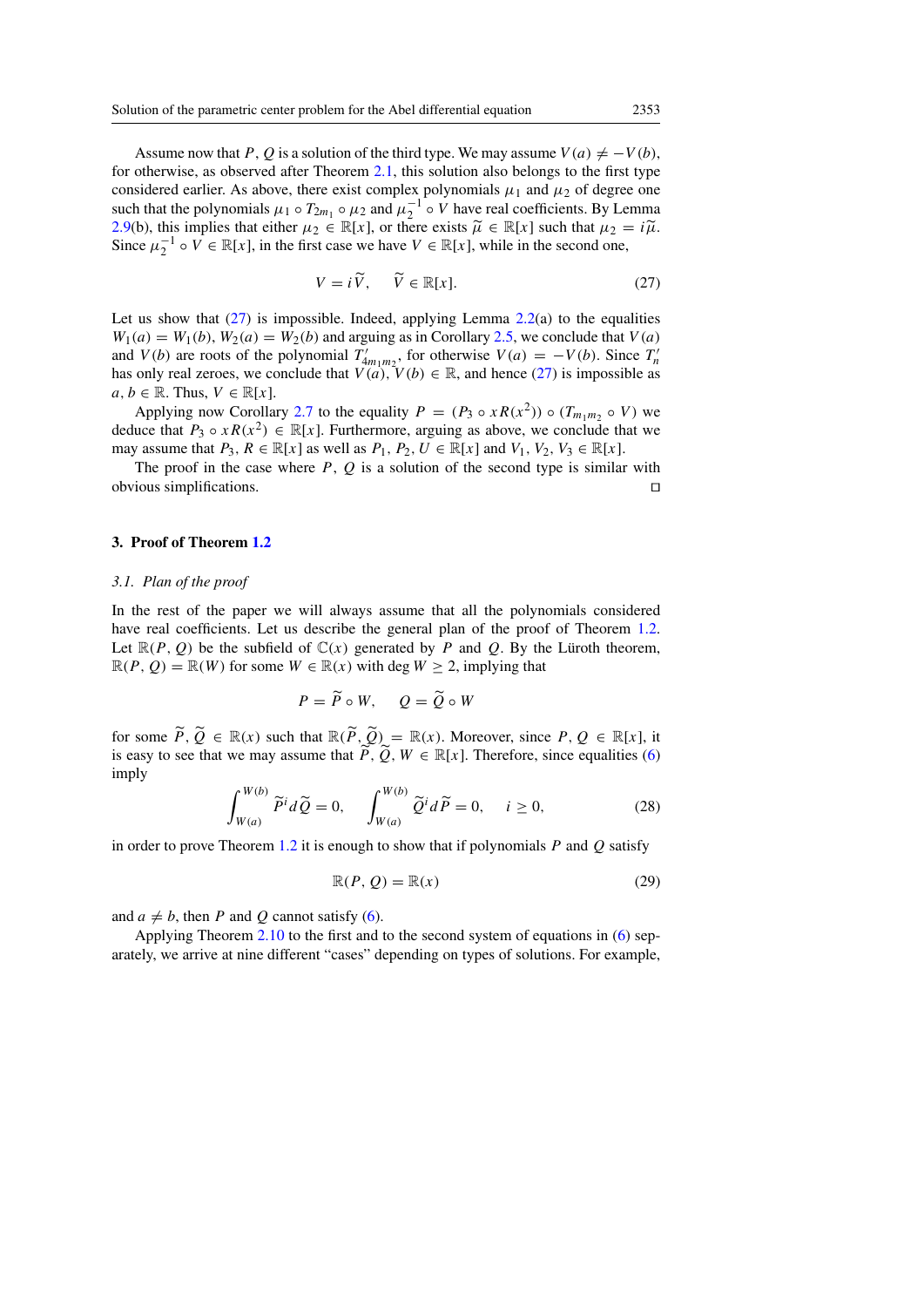"the case  $(2,1)$ " means that Q is a solution of the second type of the polynomial moment problem  $(7)$ , while P is a solution of the first type of the polynomial moment problem

<span id="page-11-0"></span>
$$
\int_a^b Q^i dP = 0, \quad i \ge 0.
$$

In more detail, this means that, on the one hand,

$$
Q = V_1 \circ W_1 + V_2 \circ W_2, \quad P = U \circ T_{nm} \circ V,
$$

where

$$
W_1 = T_n \circ V, \qquad W_2 = T_m \circ V,
$$
  
\n
$$
W_1(a) = W_1(b), \qquad W_2(a) = W_2(b),
$$
\n(30)

while, on the other hand,

$$
P = \widetilde{V}_1 \circ \widetilde{W}_1 + \widetilde{V}_2 \circ \widetilde{W}_2, \quad Q = \widetilde{U} \circ x^2 R^2(x^2) \circ \widetilde{V},
$$

where

$$
\widetilde{W}_1 = x^2 \circ \widetilde{V}, \qquad \widetilde{W}_2 = x R(x^2) \circ \widetilde{V}, \n\widetilde{W}_1(a) = \widetilde{W}_1(b), \qquad \widetilde{W}_2(a) = \widetilde{W}_2(b).
$$

In view of assumption [\(29\)](#page-10-1), the polynomial V (as well as  $\tilde{V}$ ) is of degree one, for otherwise

$$
\mathbb{R}(P, Q) \subseteq \mathbb{R}(V) \subsetneq \mathbb{R}(x).
$$

Furthermore, it is clear that we may assume that one of the polynomials V and  $\tilde{V}$  equals x. Our strategy will be to show that such systems of equations always imply that equali-ties [\(4\)](#page-1-0) hold, in contradiction with [\(29\)](#page-10-1) (recall that the condition  $W(a) = W(b)$  implies that deg  $W > 1$ ).

Since we may exchange P and Q, it is only necessary to consider the cases  $(1,1)$ ,  $(2,1)$ , (3,1), (2,2), (3,2), and (3,3). Finally, we may impose some additional restrictions related to the fact that a solution of the polynomial moment problem may belong to different types. For example, assuming that the theorem is already proved in the case (1,1), considering the case (2,1) we may assume that  $n, m > 2$  in [\(30\)](#page-11-0), since otherwise the solution P, Q also belongs to the case (1,1).

For a polynomial

$$
P = a_n x^n + a_{n-1} x^{n-1} + \dots + a_1 x + a_0, \quad a_i \in \mathbb{R}, \ 0 \le i \le n,
$$

of degree  $n$ , set

$$
C_i(P) = a_{n-i}, \quad 0 \le i \le n.
$$

<span id="page-11-1"></span>The following simple lemma permits us to control initial terms in a composition of two polynomials and is widely used in the following.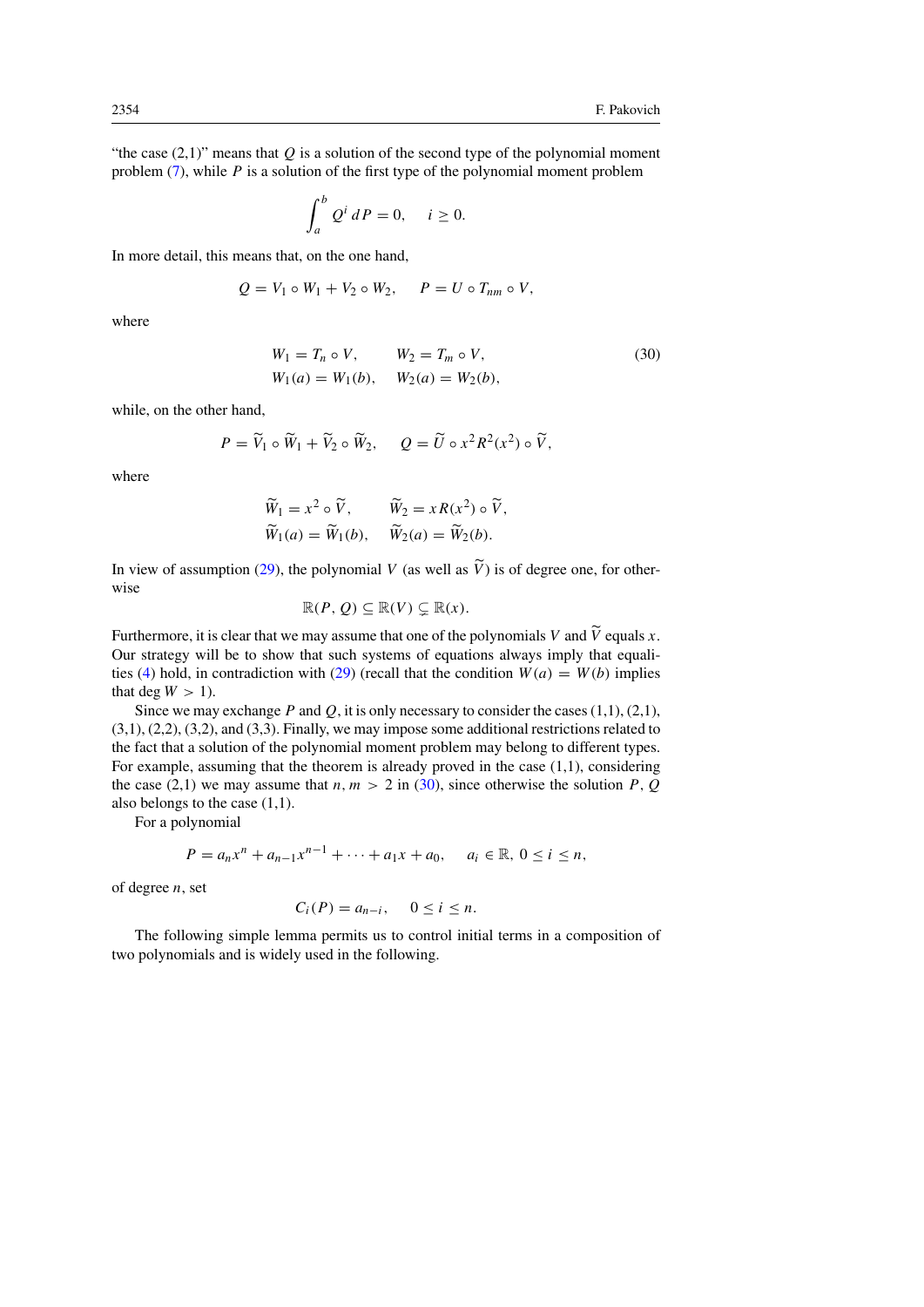Lemma 3.1. *Let* T *be a polynomial of degree* d*. Then for any polynomial* S *of degree* r *with leading coefficient* c *we have*

<span id="page-12-0"></span>
$$
C_i(S \circ T) = C_i(cx^r \circ T), \quad 0 \le i \le d - 1. \tag{31}
$$

In particular, for any two polynomials S<sub>1</sub>, S<sub>2</sub> of equal degree with equal leading coeffi*cients,*

$$
C_i(S_1 \circ T) = C_i(S_2 \circ T), \quad 0 \le i \le d - 1.
$$

*Proof.* Indeed, deg  $(S - cx^r)$  o  $T = dr - d$ . Therefore, [\(31\)](#page-12-0) holds. □

<span id="page-12-2"></span>**Corollary 3.2.** Let T be a polynomial of degree  $d \geq 2$  with  $C_1(T) = 0$ , U an arbitrary *polynomial, and*  $\alpha, \beta \in \mathbb{R}$ ,  $\alpha \neq 0$ *. Then*  $C_1(U \circ T \circ (\alpha x + \beta)) = 0$  *if and only if*  $\beta = 0$ *.* 

*Proof.* Indeed, if deg  $U = r$  and  $C_0(U) = c$ , then  $C_1(U \circ T) = C_1(cz^r \circ T)$  by Lemma [3.1.](#page-11-1) On the other hand,  $C_1(cz^r \circ T) = 0$ , since  $C_1(T) = 0$ . Therefore,  $C_1(U \circ T) = 0$ , and it is clear that for any polynomial F such that  $C_1(F) = 0$  the equality  $C_1(F \circ (\alpha x + \beta)) = 0$  holds if and only if  $\beta = 0$ .

# *3.2. Proof of Theorem [1.2](#page-1-4) in the case (1,1)*

<span id="page-12-1"></span>**Lemma 3.3.** Let  $W_1$ ,  $W_2$  be polynomials of degree two such that  $W_1(a) = W_1(b)$  and  $W_2(a) = W_2(b)$  *for distinct*  $a, b \in \mathbb{R}$ *. Then*  $W_2 = \lambda_1 W_1 + \lambda_2$  *for some*  $\lambda_1, \lambda_2 \in \mathbb{R}$ *.* 

*Proof.* Let

$$
W_1 = \alpha_1 x^2 + \beta_1 x + \gamma_1, \quad W_2 = \alpha_2 x^2 + \beta_2 x + \gamma_2,
$$

where  $\alpha_1$ ,  $\beta_1$ ,  $\gamma_1$ ,  $\alpha_2$ ,  $\beta_2$ ,  $\gamma_2 \in \mathbb{R}$ . Then the assunptions of the lemma yield

$$
\alpha_1(a + b) + \beta_1 = 0
$$
,  $\alpha_2(a + b) + \beta_2 = 0$ .

Therefore,  $\beta_1/\alpha_1 = \beta_2/\alpha_2$ , implying the statement.

In order to prove the theorem in the case  $(1,1)$  it is enough to observe that in this case there exist U, R, U, R  $\in \mathbb{R}[x]$  such that

$$
P = (U \circ xR(x^2)) \circ W_1, \quad Q = (\widetilde{U} \circ x\widetilde{R}(x^2)) \circ \widetilde{W}_1
$$

where

$$
W_1 = x^2 \circ V, \quad \widetilde{W}_1 = x^2 \circ \widetilde{V}
$$

are polynomials of degree two such that  $W_1(a) = W_1(b)$  and  $\widetilde{W}_1(a) = \widetilde{W}_1(b)$ . By Lemma [3.3,](#page-12-1) we have  $\widetilde{W}_1 = \lambda_1 W_1 + \lambda_2$  for some  $\lambda_1, \lambda_2 \in \mathbb{R}$ , and hence [\(4\)](#page-1-0) holds for  $W = W_1$ .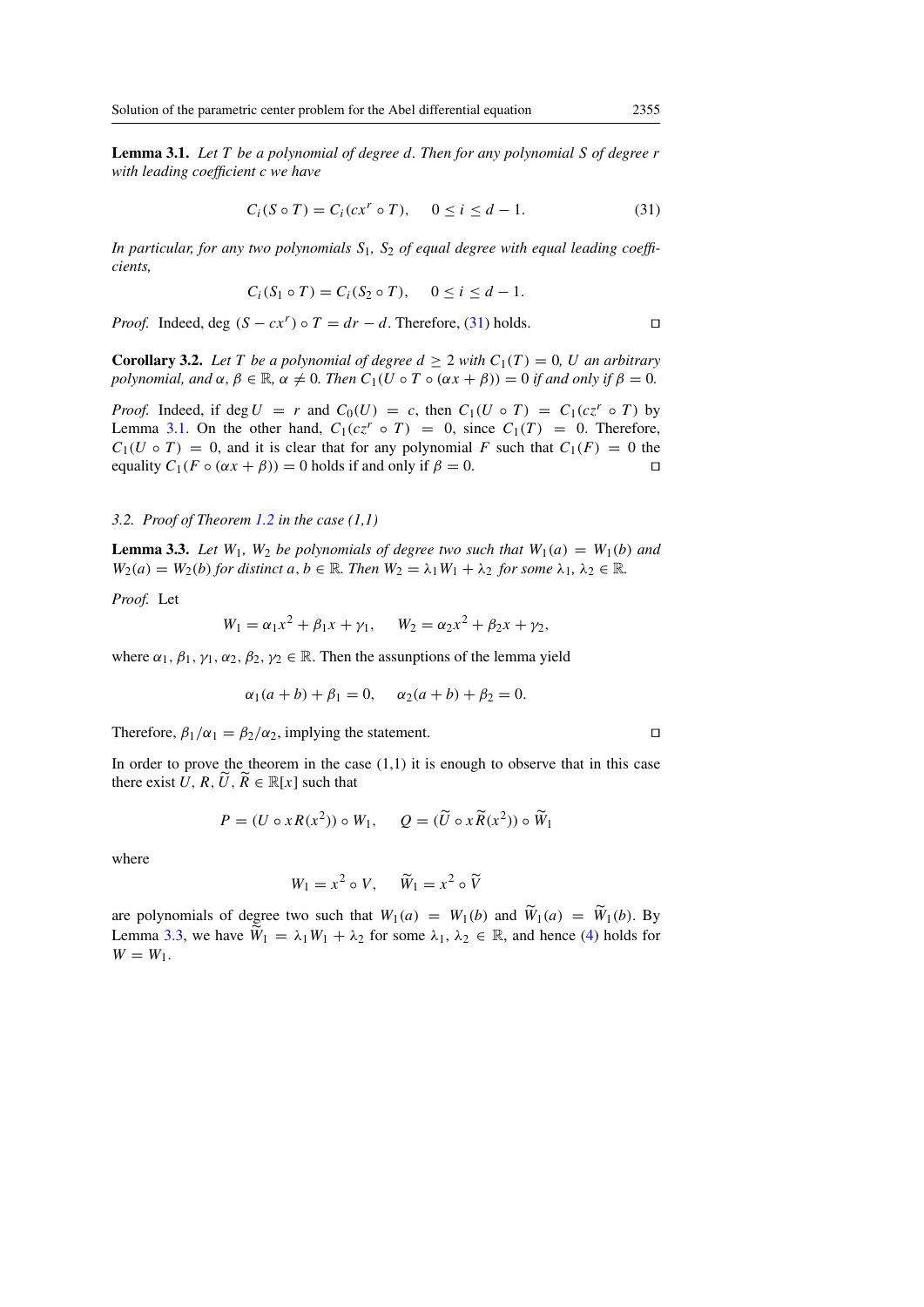## *3.3. Proof of Theorem [1.2](#page-1-4) in the case (2,1)*

If  $P$ ,  $Q$  is a solution of [\(6\)](#page-1-3) corresponding to the case (2,1), then without loss of generality we may assume that there exist polynomials  $V_1$ ,  $V_2$ ,  $U$ ,  $\widetilde{V}_1$ ,  $\widetilde{V}_2$ ,  $\widetilde{U}$ , R and  $\alpha$ ,  $\beta \in \mathbb{R}$ ,  $\alpha \neq 0$ , such that

<span id="page-13-0"></span>
$$
Q = V_1 \circ T_{m_1} + V_2 \circ T_{m_2} = \widetilde{U} \circ x^2 R^2(x^2) \circ (\alpha x + \beta),
$$
  
\n
$$
P = \widetilde{V}_1 \circ x^2 \circ (\alpha x + \beta) + \widetilde{V}_2 \circ x R(x^2) \circ (\alpha x + \beta) = U \circ T_{m_1 m_2},
$$
\n(32)

where  $GCD(m_1, m_2) = 1$ . In addition, for the polynomials

<span id="page-13-1"></span>
$$
W_1 = T_{m_1}, \quad W_2 = T_{m_2}, \quad \widetilde{W}_1 = x^2 \circ (\alpha x + \beta), \quad \widetilde{W}_2 = xR(x^2) \circ (\alpha x + \beta)
$$

we have

$$
W_1(a) = W_1(b)
$$
,  $W_2(a) = W_2(b)$ ,  $W_1(a) = W_1(b)$ ,  $W_2(a) = W_2(b)$ . (33)

If at least one of the numbers  $m_1$ ,  $m_2$  equals 2, then P, O belongs to the type (1,1) considered above. So, we may assume that  $m_1, m_2 \geq 3$ . Notice that the second representation for Q in [\(32\)](#page-13-0) implies that  $n = \deg Q$  is even. Moreover,  $n \ge 6$ , for otherwise deg  $R = 0$ in contradiction with  $\overline{W}_2(a) = \overline{W}_2(b)$ .

Although the above conditions seem to be very strong, it is difficult to use them in their full generality since they contain many unknown parameters. Thus, actually we will mostly use only the fact that in [\(32\)](#page-13-0) the right side is a polynomial in  $x^2 \circ (\alpha x + \beta)$ , and the first three equalities in [\(33\)](#page-13-1).

First of all observe that any polynomial of the form  $Q = V_1 \circ T_{m_1} + V_2 \circ T_{m_2}$  can be represented in the form

<span id="page-13-2"></span>
$$
Q = d_n T_n + d_{n-1} T_{n-1} + \dots + d_1 T_1 + d_0, \qquad d_i \in \mathbb{R},
$$
\n(34)

where  $d_i = 0$  unless i is divisible by  $m_1$  or  $m_2$ . Indeed, it is clear that  $T_0, T_1, \ldots, T_r$  is a basis of the subspace of  $\mathbb{R}[x]$  consisting of all polynomials of degree  $\leq r$ . Therefore, a polynomial S can be represented in the form

$$
S = V \circ T_m = (a_r x^r + a_{r-1} x^{r-1} + \dots + a_1 x + a_0) \circ T_m
$$

if and only if

$$
S = (b_r T_r + b_{r-1} T_{r-1} + \cdots + b_1 T_1 + b_0) \circ T_m = b_r T_{rm} + b_{r-1} T_{(r-1)m} + \cdots + b_1 T_m + b_0.
$$

Consequently,  $Q = V_1 \circ T_{m_1} + V_2 \circ T_{m_2}$  can be represented in the required form. Moreover, it is clear that such a representation is unique.

<span id="page-13-3"></span>Define  $C(n, m_1, m_2)$  as the set of all polynomials [\(34\)](#page-13-2) such that  $d_i = 0$  unless i is divisible by  $m_1$  or  $m_2$ , and  $d_n \neq 0$ . To be definite, we will always assume that n is divisible by  $m_1$ . Similarly to the notation  $C_i(Q)$  introduced above, for a polynomial  $Q \in C(n, m_1, m_2)$  given by [\(34\)](#page-13-2) set

$$
Ch_i(Q)=d_{n-i}, \quad 0\leq i\leq n.
$$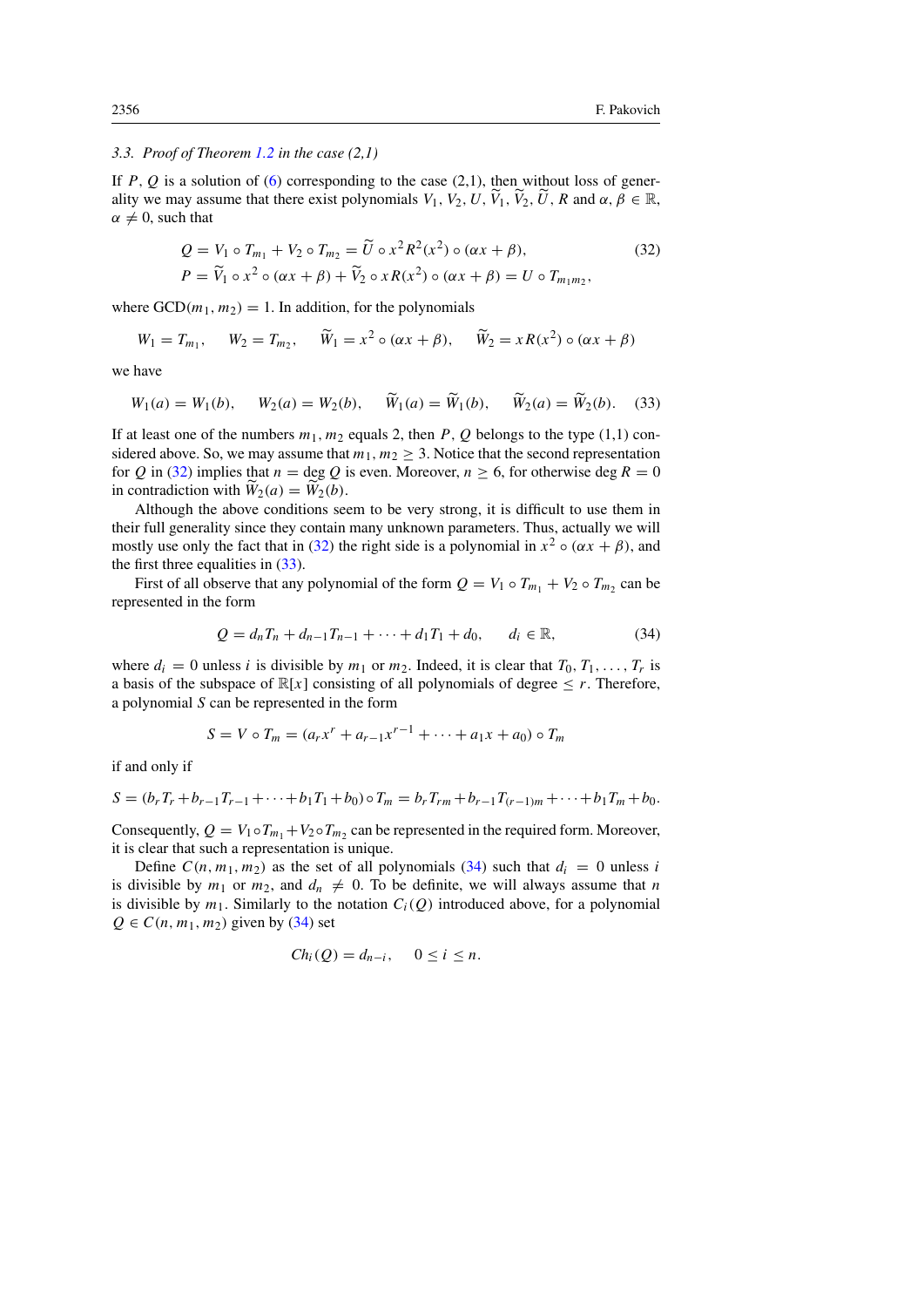**Lemma 3.4.** *Let*  $Q \in C(n, m_1, m_2)$ *, where*  $m_1, m_2 \geq 3$  *and*  $n \geq 5$ *.* 

- (i) *If*  $Ch_1(Q) \neq 0$ , then  $Ch_2(Q) = 0$ .
- (ii) *If*  $Ch_1(Q), Ch_3(Q) \neq 0$ , then  $m_1 = 3$  and  $Ch_4(Q) = 0$ ,
- (iii) *If*  $Ch_1(Q)$ ,  $Ch_3(Q)$ ,  $Ch_5(Q) \neq 0$ , then  $m_1 = 3$  and  $m_2 = 4$ .

*Proof.* If  $Ch_1(Q) \neq 0$ , then  $m_2 | n - 1$  since otherwise both n and  $n - 1$  are divisible by  $m_1$ . Further,

<span id="page-14-0"></span>
$$
|m_i k_1 - m_i k_2| \ge m_i \ge 3, \quad i = 1, 2, k_1, k_2 \in \mathbb{N}, \tag{35}
$$

unless  $k_1 = k_2$ , implying that  $n-2$  can be divisible neither by  $m_1$ , since  $m_1 | n$ , nor by  $m_2$ , since  $m_2 | n - 1$ . Thus,  $Ch_2(Q) = 0$ .

Assume that additionally  $Ch_3(Q) \neq 0$ . Since  $m_2 | n - 1$ , the number  $n - 3$  cannot be divisible by  $m_2$  in view of [\(35\)](#page-14-0). Therefore,  $n-3$  is divisible by  $m_1$ , implying that  $m_1 = 3$ . Furthermore,  $Ch_4(Q) = 0$  for otherwise  $m_2 = 3$  by [\(35\)](#page-14-0), implying that both n and  $n - 1$ are divisible by 3.

Finally, if also  $Ch_5(Q) \neq 0$ , it follows from  $m_1 = 3$  that  $m_2 | n - 5$ , implying that  $m_2 = 4.$ 

Notice that the restriction  $n \ge 5$  in Lemma [3.4](#page-13-3) is imposed since  $Ch_s(Q)$ ,  $s \ge 1$ , is defined only for polynomials  $Q$  of degree at least  $s$ .

<span id="page-14-4"></span>**Corollary 3.5.** *Let*  $Q \in C(n, m_1, m_2)$ *, where*  $m_1, m_2 \geq 3$ *, and*  $n \geq 5$  *is even. If*  $Ch_1(Q) \neq 0$ , then either  $Ch_2(Q) = Ch_3(Q) = 0$ , or  $Ch_2(Q) = Ch_4(Q) = Ch_5(Q) = 0$ .

*Proof.* Since  $m_2 | n - 1$  and n is even,  $m_2$  is odd. Therefore,  $m_2 \neq 4$ , and the statement follows from Lemma [3.4.](#page-13-3)  $\Box$ 

<span id="page-14-5"></span>**Lemma 3.6.** Let Q and F be polynomials such that  $Q = F \circ x^2 \circ (x - \delta)$  for some  $\delta \in \mathbb{R}$ *and*  $n = \text{deg } Q \geq 6$ *.* 

(i) *If*  $Ch_2(Q) = Ch_3(Q) = 0$ *, then either*  $\delta = 0$ *, or* 

<span id="page-14-3"></span><span id="page-14-2"></span>
$$
(2\delta)^2 = \frac{3}{(n-1)(n-2)}.\t(36)
$$

(ii) *If*  $Ch_2(Q) = Ch_4(Q) = Ch_5(Q) = 0$ , then either  $\delta = 0$ , or  $2\delta$  satisfies the equation

$$
\frac{2}{15}(n-1)(n-2)(n-3)(n-4)t^4 - (n-2)(n-3)t^2 + 1 = 0.
$$
 (37)

*Proof.* If  $Ch_2(Q) = Ch_3(Q) = 0$ , then  $Q = c_0T_n + c_1T_{n-1} + R_1$ , where deg  $R_1 \leq n-4$ . Set

$$
T_s^*(x) = 2T_s(x/2), \quad s \ge 1.
$$

Clearly, the equality

$$
c_0 T_n + c_1 T_{n-1} + R_1 = F \circ x^2 \circ (x - \delta)
$$

<span id="page-14-1"></span>implies

$$
c_0 T_n^* + c_1 T_{n-1}^* + \widetilde{R}_1 = \widetilde{F} \circ x^2 \circ (x - \gamma), \tag{38}
$$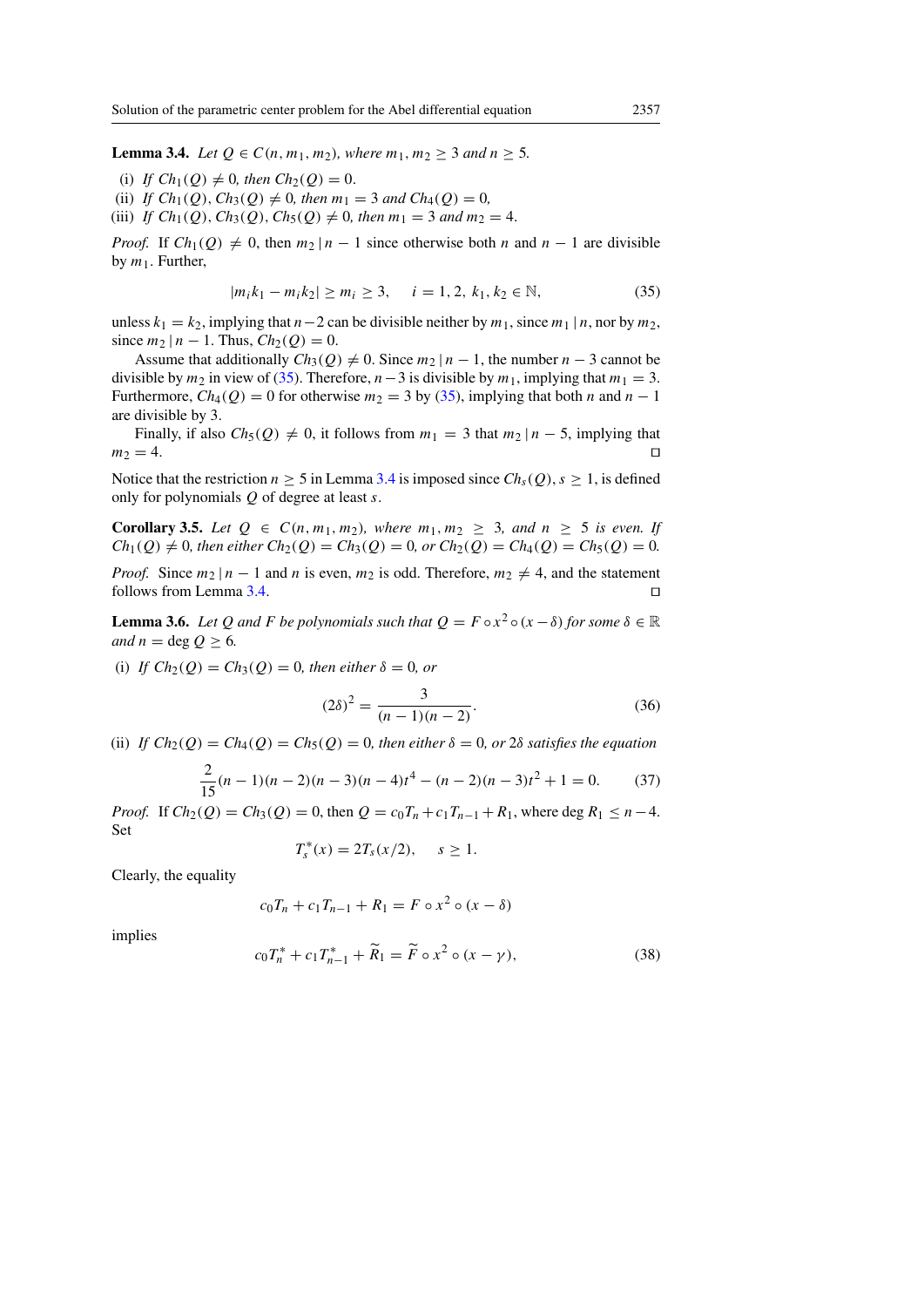where  $\widetilde{R}_1 = 2R_1(x/2)$ ,  $\widetilde{F} = 2F(x/4)$ , and  $\gamma = 2\delta$ . Furthermore, without loss of generality we may assume that  $c_0 = 1$ .

Since the right side of [\(38\)](#page-14-1) is a polynomial in  $(x - \gamma)^2$ , it follows by taking into account deg  $R_1 \le n - 4$  that the derivatives of  $T_n^* + c_1 T_{n-1}^*$  of orders  $n - 1$  and  $n - 3$ at  $\gamma$  vanish, that is,

<span id="page-15-0"></span>
$$
T_n^{*(n-1)}(\gamma) + c_1 T_{n-1}^{*(n-1)}(\gamma) = 0, \quad T_n^{*(n-3)}(\gamma) + c_1 T_{n-1}^{*(n-3)}(\gamma) = 0.
$$

Since

$$
T_s^* = x^s - sx^{s-2} + \frac{s(s-3)}{2}x^{s-4} - \frac{s(s-4)(s-5)}{6}x^{s-6} + \cdots
$$
 (39)

by [\(12\)](#page-3-1), this implies that

$$
n!\gamma + c_1(n-1)! = 0,
$$
  
\n
$$
\frac{n!}{3!}\gamma^3 - n(n-2)!\gamma + c_1\left(\frac{(n-1)!}{2!}\gamma^2 - (n-1)(n-3)!\right) = 0.
$$

The first of these equalities implies that  $c_1 = -n\gamma$ . Substituting this in the second equality we obtain

$$
\frac{n!}{3!}\gamma^3 - n(n-2)!\gamma - n\gamma \left(\frac{(n-1)!}{2!}\gamma^2 - (n-1)(n-3)!\right) = -\frac{n!}{3}\gamma^3 + n(n-3)!\gamma = 0,
$$

implying that  $2\delta = \gamma$  satisfies [\(36\)](#page-14-2) unless  $\delta = 0$ .

Similarly, if  $Ch_2(Q) = Ch_4(Q) = Ch_5(Q) = 0$ , we arrive at

$$
T_n^* + c_1 T_{n-1}^* + c_3 T_{n-3}^* + \widetilde{R}_1 = \widetilde{F} \circ x^2 \circ (x - \gamma), \tag{40}
$$

where deg  $\widetilde{R}_1 \le n - 6$  and  $\gamma = 2\delta$ , implying that the derivatives of  $T_n^* + c_1 T_{n-1}^* + c_3 T_{n-3}^*$  of orders  $n - 1$ ,  $n - 3$ , and  $n - 5$  at  $\gamma$  vanish. Thus,

$$
T_n^{*(n-1)}(\gamma) + c_1 T_{n-1}^{*(n-1)}(\gamma) = 0,
$$
  
\n
$$
T_n^{*(n-3)}(\gamma) + c_1 T_{n-1}^{*(n-3)}(\gamma) + c_3 T_{n-3}^{*(n-3)}(\gamma) = 0,
$$
  
\n
$$
T_n^{*(n-5)}(\gamma) + c_1 T_{n-1}^{*(n-5)}(\gamma) + c_3 T_{n-3}^{*(n-5)}(\gamma) = 0,
$$

By [\(39\)](#page-15-0), these equalities are equivalent to

$$
n!\gamma + c_1(n-1)! = 0,
$$
  
\n
$$
\frac{n!}{3!}\gamma^3 - n(n-2)!\gamma + c_1\left(\frac{(n-1)!}{2!}\gamma^2 - (n-1)(n-3)!\right) + c_3(n-3)! = 0,
$$
  
\n
$$
\frac{n!}{5!}\gamma^5 - \frac{n(n-2)!}{3!}\gamma^3 + \frac{n(n-3)(n-4)!}{2}\gamma
$$
  
\n
$$
+ c_1\left(\frac{(n-1)!}{4!}\gamma^4 - \frac{(n-1)(n-3)!}{2!}\gamma^2 + \frac{(n-1)(n-4)(n-5)!}{2}\right)
$$
  
\n
$$
+ c_3\left(\frac{(n-3)!}{2!}\gamma^2 - (n-3)(n-5)!\right) = 0.
$$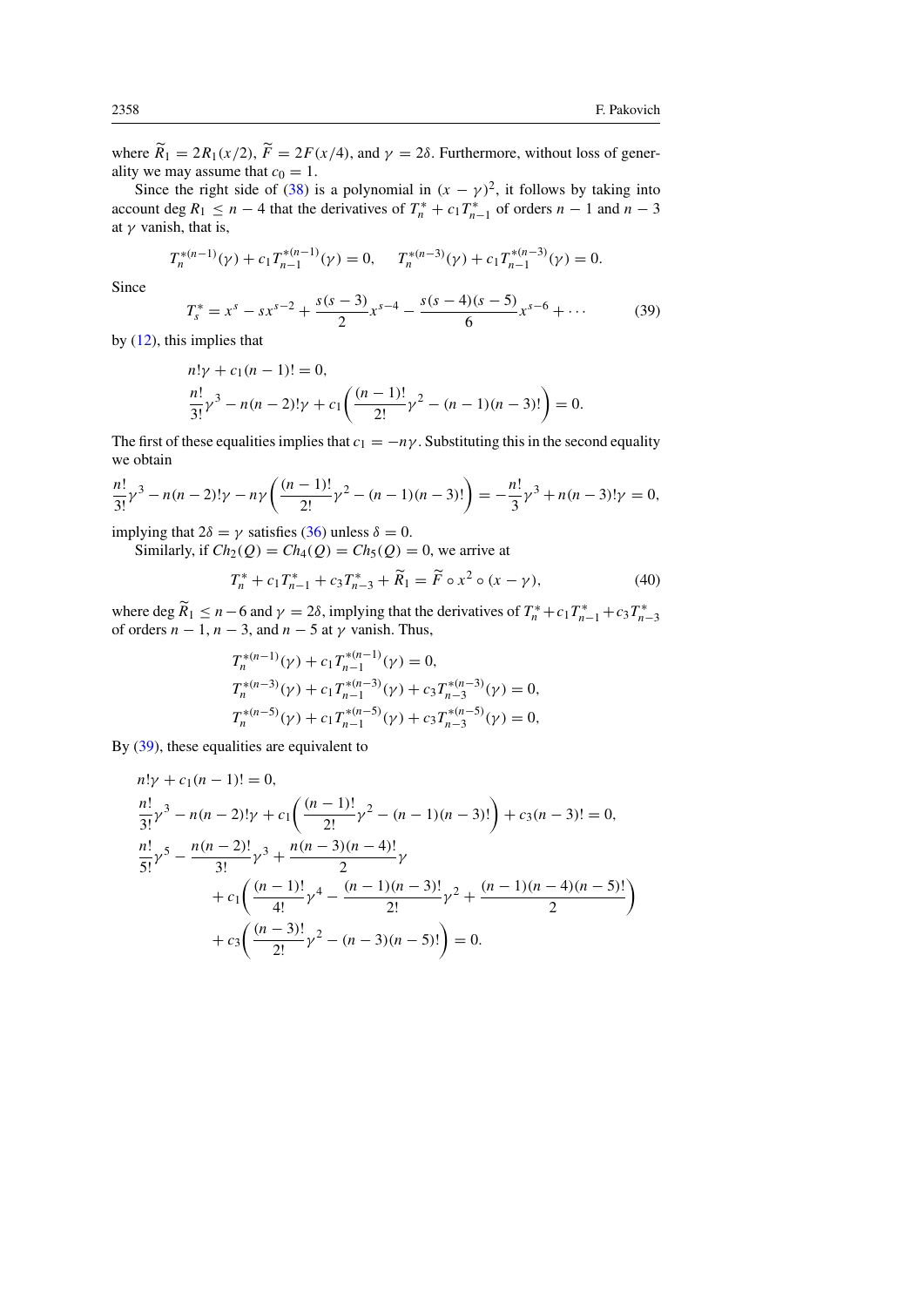As above, it follows from the first of these equalities that  $c_1 = -n\gamma$ , and substituting this in the second equality we obtain

$$
\frac{n!}{3!}\gamma^3 - n(n-2)!\gamma - n\gamma \left(\frac{(n-1)!}{2!}\gamma^2 - (n-1)(n-3)!\right) + c_3(n-3)! = 0,
$$

implying that

$$
c_3=\frac{n(n-1)(n-2)}{3}\gamma^3-n\gamma.
$$

Now the third equality gives

$$
\frac{n!}{5!} \gamma^5 - \frac{n(n-2)!}{3!} \gamma^3 + \frac{n(n-3)(n-4)!}{2} \gamma
$$
  
-  $n \gamma \left( \frac{(n-1)!}{4!} \gamma^4 - \frac{(n-1)(n-3)!}{2!} \gamma^2 + \frac{(n-1)(n-4)(n-5)!}{2} \right)$   
+  $\left( \frac{n(n-1)(n-2)}{3} \gamma^3 - n \gamma \right) \left( \frac{(n-3)!}{2!} \gamma^2 - (n-3)(n-5)! \right) = 0.$ 

The coefficient of  $\gamma^5$  in this expression is

$$
\frac{n!}{3!} \left( \frac{1}{20} - \frac{1}{4} + 1 \right) = \frac{2n!}{15}.
$$

The coefficient of  $\gamma^3$  is

$$
-\frac{n(n-2)!}{3!} + \frac{n(n-1)(n-3)!}{2!} - \frac{n(n-1)(n-2)(n-3)(n-5)!}{3} - \frac{n(n-3)!}{2!}
$$
  
=  $-\frac{n(n-3)!}{2!} \left(\frac{n-2}{3} - (n-1)\right) - n(n-3)(n-5)! \left(\frac{(n-1)(n-2)}{3} + \frac{(n-4)}{2}\right)$   
=  $\frac{(2n-1)n(n-3)!}{6} - n(n-3)(n-5)! \frac{2n^2 - 3n - 8}{6}$   
=  $\frac{n(n-3)(n-5)!}{6} ((2n-1)(n-4) - (2n^2 - 3n - 8)) = -n(n-2)(n-3)(n-5)!$ 

Finally, the coefficient of  $\gamma$  is

$$
\frac{n(n-3)(n-4)!}{2} - \frac{n(n-1)(n-4)(n-5)!}{2} + n(n-3)(n-5)!
$$
  
=  $n(n-5)!\left(\frac{(n-3)(n-4)}{2} - \frac{(n-1)(n-4)}{2} + (n-3)\right) = n(n-5)!$ 

Collecting terms and canceling  $n(n - 5)!$  we see that  $2\delta = \gamma$  satisfies [\(37\)](#page-14-3) unless  $\delta = 0$ .  $\Box$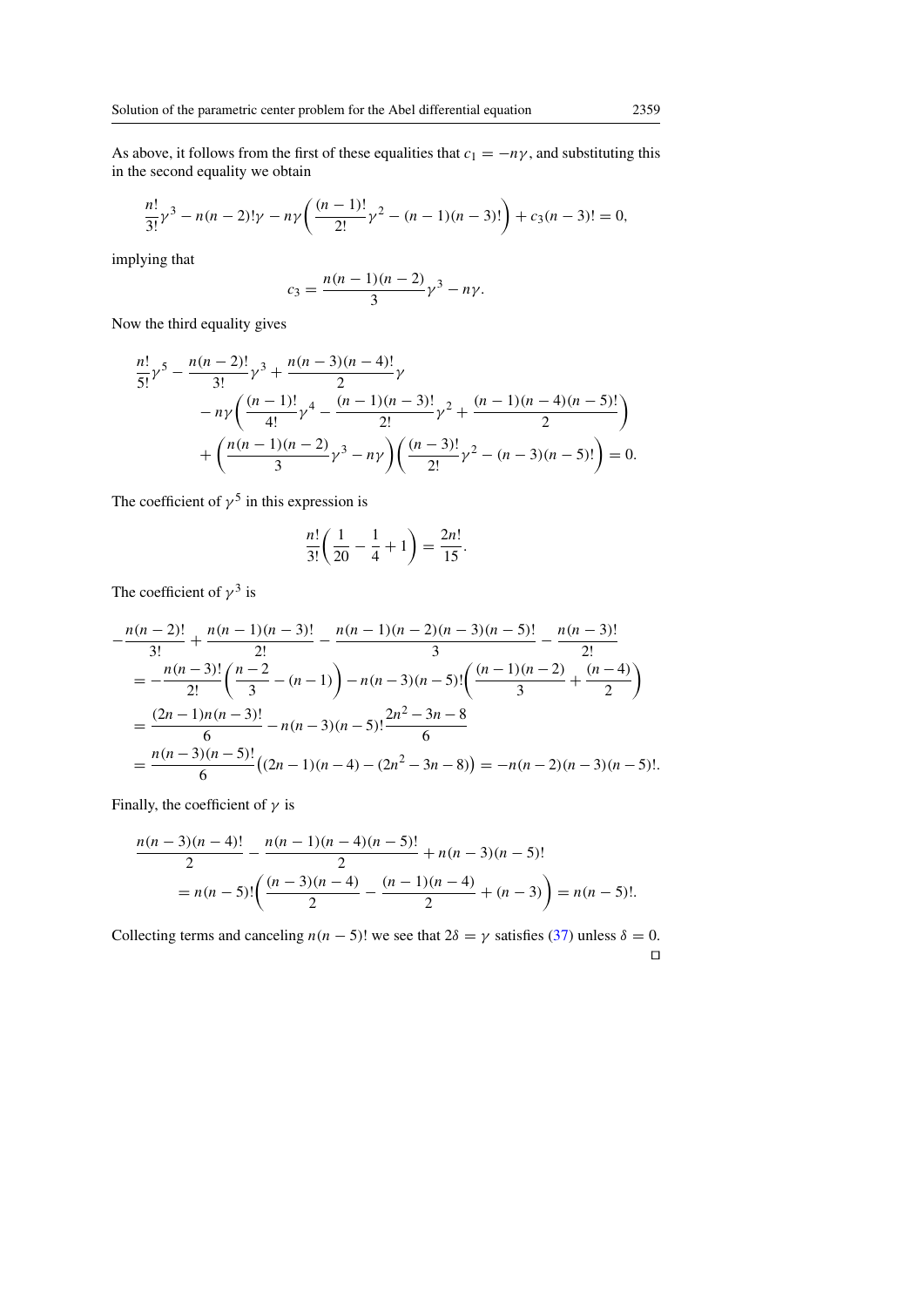<span id="page-17-3"></span>**Corollary 3.7.** Let Q and F be polynomials such that  $Q = F \circ x^2 \circ (x - \delta)$  for some  $\delta \in \mathbb{R}$ .

- (i) If  $Ch_2(Q) = Ch_3(Q) = 0$  and  $n = \text{deg } Q \geq 6$ , then 4 $\delta$  *is not an algebraic integer unless*  $\delta = 0$ .
- (ii) *If*  $Ch_2(Q) = Ch_4(Q) = Ch_5(Q) = 0$  *and*  $n = \text{deg } Q \ge 10$ *, then* 4*δ is not an algebraic integer unless*  $\delta = 0$ .

*Proof.* Set  $\gamma = 4\delta$ . If  $Ch_2(Q) = Ch_3(Q) = 0$  and  $\delta \neq 0$ , then  $\gamma$  is a root of the equation

$$
t^2 - \frac{12}{(n-1)(n-2)} = 0.
$$

Since for  $n \ge 6$  the number  $\frac{12}{(n-1)(n-2)}$  is not an integer, this implies that  $\gamma$  cannot be an algebraic integer of degree two. Moreover,  $\gamma$  cannot be an algebraic integer of degree one, for otherwise  $\gamma$  is an integer, implying that so is

<span id="page-17-0"></span>
$$
r^2 = \frac{12}{(n-1)(n-2)}.
$$

If  $Ch_2(Q) = Ch_4(Q) = Ch_5(Q) = 0$  and  $\delta \neq 0$ , then  $\gamma$  is a root of the equation

γ

$$
(n-1)(n-2)(n-3)(n-4)t4 - 30(n-2)(n-3)t2 + 120 = 0.
$$
 (41)

Observe that if  $\gamma$  is a rational root of [\(41\)](#page-17-0), then  $-\gamma$  is also a root of (41), implying that  $t^2 - \gamma^2$  divides the polynomial in [\(41\)](#page-17-0). Hence the degree of an irreducible (over  $\mathbb{Q}$ ) factor of that polynomial cannot be three, so it can only be one, two, or four.

If the polynomial in [\(41\)](#page-17-0) is irreducible over  $\mathbb Q$ , then  $\gamma$  cannot be an algebraic integer since  $(n - 1)(n - 2)(n - 3)(n - 4)$  does not divide 120 for  $n > 10$ .

Assume now that  $\gamma$  is an algebraic integer satisfying an irreducible equation of the form  $t^2 + c_1 t + c_2 = 0$  with  $c_1, c_2 \in \mathbb{Z}$ . Then by the Gauss lemma,

$$
(n-1)(n-2)(n-3)(n-4)t4 - 30(n-2)(n-3)t2 + 120 = (t2 + c1t + c2)(d0t2 + d1t + d2)
$$

for some  $d_0, d_1, d_2 \in \mathbb{Z}$ . Since the coefficients of  $t^3$  and t on the left side vanish, we have

<span id="page-17-2"></span>
$$
d_1 + c_1 d_0 = 0, \quad c_1 d_2 + c_2 d_1 = 0,
$$

implying that, unless

$$
c_1 = 0, \quad d_1 = 0,\tag{42}
$$

<span id="page-17-1"></span>we have

$$
d_1 = -c_1 d_0, \qquad d_2 = c_2 d_0. \tag{43}
$$

If [\(43\)](#page-17-1) holds, then  $120 = c_2 d_2 = c_2^2 d_0$  contrary to  $d_0 = (n - 1)(n - 2)(n - 3)(n - 4)$  and  $n \geq 10$ . Similarly, if [\(42\)](#page-17-2) holds, then  $\gamma^2 = -c_2$  is an integer, and it follows from [\(41\)](#page-17-0) that  $(n-2)(n-3)\gamma^2$  divides 120, easily implying a contradiction with the condition  $n \ge 10$ .

Finally, if  $\gamma$  is an integer, then so is  $\gamma^2$ , implying as above that  $(n-2)(n-3)\gamma^2$ divides 120 in contradiction with  $n \ge 10$ . □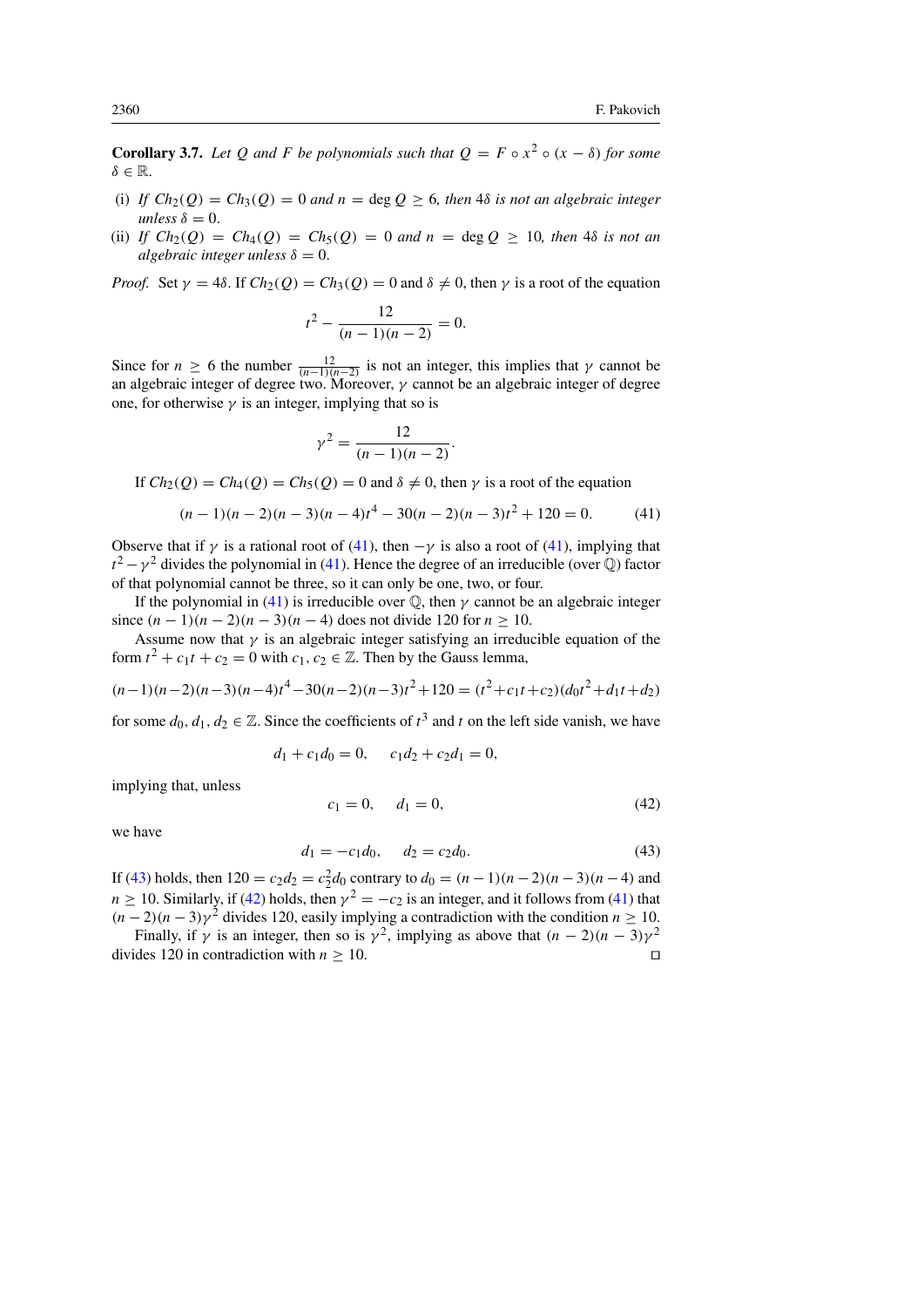*Proof of Theorem [1.2](#page-1-4) in the case (2,1).* Observe first that if  $\beta = 0$  in [\(32\)](#page-13-0), then the conclusion is true. Indeed, in this case the condition  $\widetilde{W}_1(a) = \widetilde{W}_1(b)$  is equivalent to  $T_2(a) = T_2(b)$ . Therefore, applying Lemma [2.2\(](#page-4-1)b) to the equalities

$$
T_{m_1}(a) = T_{m_1}(b), \quad T_{m_2}(a) = T_{m_2}(b), \quad T_2(a) = T_2(b),
$$

we conclude that at least one of the numbers  $m_1$ ,  $m_2$  is even, and hence

$$
Q = \widetilde{U} \circ x R^2(x) \circ (\alpha x)^2 \quad \text{and} \quad P = U \circ T_{m_1 m_2} = U \circ T_{m_1 m_2/2} \circ T_2
$$

satisfy [\(4\)](#page-1-0) for  $W = x^2$ .

Further, observe that [\(32\)](#page-13-0) implies that

$$
Q = \widetilde{U} \circ xR^2(x) \circ x^2 \circ (\alpha x + \beta) = F \circ x^2 \circ (x + \beta/\alpha), \tag{44}
$$

where  $F = \tilde{U} \circ x R^2(x) \circ \alpha^2 x$ , while the condition  $\tilde{W}_1(a) = \tilde{W}_1(b)$  yields

<span id="page-18-1"></span><span id="page-18-0"></span>
$$
a + b = -2\beta/\alpha.
$$
 (45)

If  $Ch_1(Q) = 0$ , then [\(34\)](#page-13-2) implies that also  $C_1(Q) = 0$ , since  $C_1(T_n) = 0$  by [\(12\)](#page-3-1). In its turn,  $C_1(Q) = 0$  implies that  $\beta = 0$  by Corollary [3.2](#page-12-2) applied to [\(44\)](#page-18-0). So, assume that  $Ch_1(Q) \neq 0$ . By Corollary [3.5,](#page-14-4) this implies that either  $Ch_2(Q)$  and  $Ch_3(Q)$  vanish, or  $Ch_2(Q)$ ,  $Ch_4(Q)$  and  $Ch_5(Q)$  vanish (recall that  $n = \deg Q$  is even and  $n \ge 6$  so that we can use Corollary [3.5\)](#page-14-4).

If  $Ch_2(Q) = Ch_3(Q) = 0$ , then Corollary [3.7\(](#page-17-3)i) applied to [\(44\)](#page-18-0) implies that  $-4\beta/\alpha$ is not an algebraic integer unless  $\beta = 0$ . On the other hand, [\(45\)](#page-18-1) implies that  $-4\beta/\alpha$  is an algebraic integer, since  $2a$  and  $2b$  are algebraic integers by Corollary [2.5.](#page-6-0) Thus, we conclude again that  $\beta = 0$ .

Similarly, assuming that  $Ch_3(Q) \neq 0$ , while  $Ch_2(Q) = Ch_4(Q) = Ch_5(Q) = 0$ , we may apply Corollary [3.7\(](#page-17-3)ii) whenever  $n \ge 10$ . Since *n* is even and  $Ch_3(Q) \ne 0$  implies that  $3 | n$  in view of  $m_1 = 3$  (see Lemma [3.4\)](#page-13-3), the only possible value for n which does not satisfy  $n \ge 10$  is 6. Substituting  $n = 6$  in [\(41\)](#page-17-0) we obtain the equation  $t^4 - 3t^2 + 1 = 0$ whose roots are algebraic integers. Thus, for  $n = 6$  the previous reasoning fails.

In order to prove the theorem in the remaining case, observe first that for  $n = 6$  the condition  $Ch_1(Q) \neq 0$  implies that  $m_2 = 5$ . Thus,  $Q \in C(6, 3, 5)$  and hence

<span id="page-18-2"></span>
$$
Q = T_6 + c_1 T_5 + c_3 T_3 + c_6,
$$

where  $c_1, c_3, c_6 \in \mathbb{R}$ . Recall that instead of [\(32\)](#page-13-0) we have used in the proof the weaker condition that the right side of [\(32\)](#page-13-0) has the form  $F \circ x^2 \circ (x - \delta)$ . Therefore, to finish the proof it is enough to show that the equality

$$
T_6 + c_1 T_5 + c_3 T_3 + c_6 = c(x(x^2 - d))^2 \circ (x - \beta),
$$
\n(46)

where  $c_1, c_3, c_6, c, d, \beta \in \mathbb{R}$ , implies that  $\beta = 0$ . This may be verified by a direct calculation. Namely, the comparison of the leading coefficients of both sides of [\(46\)](#page-18-2) implies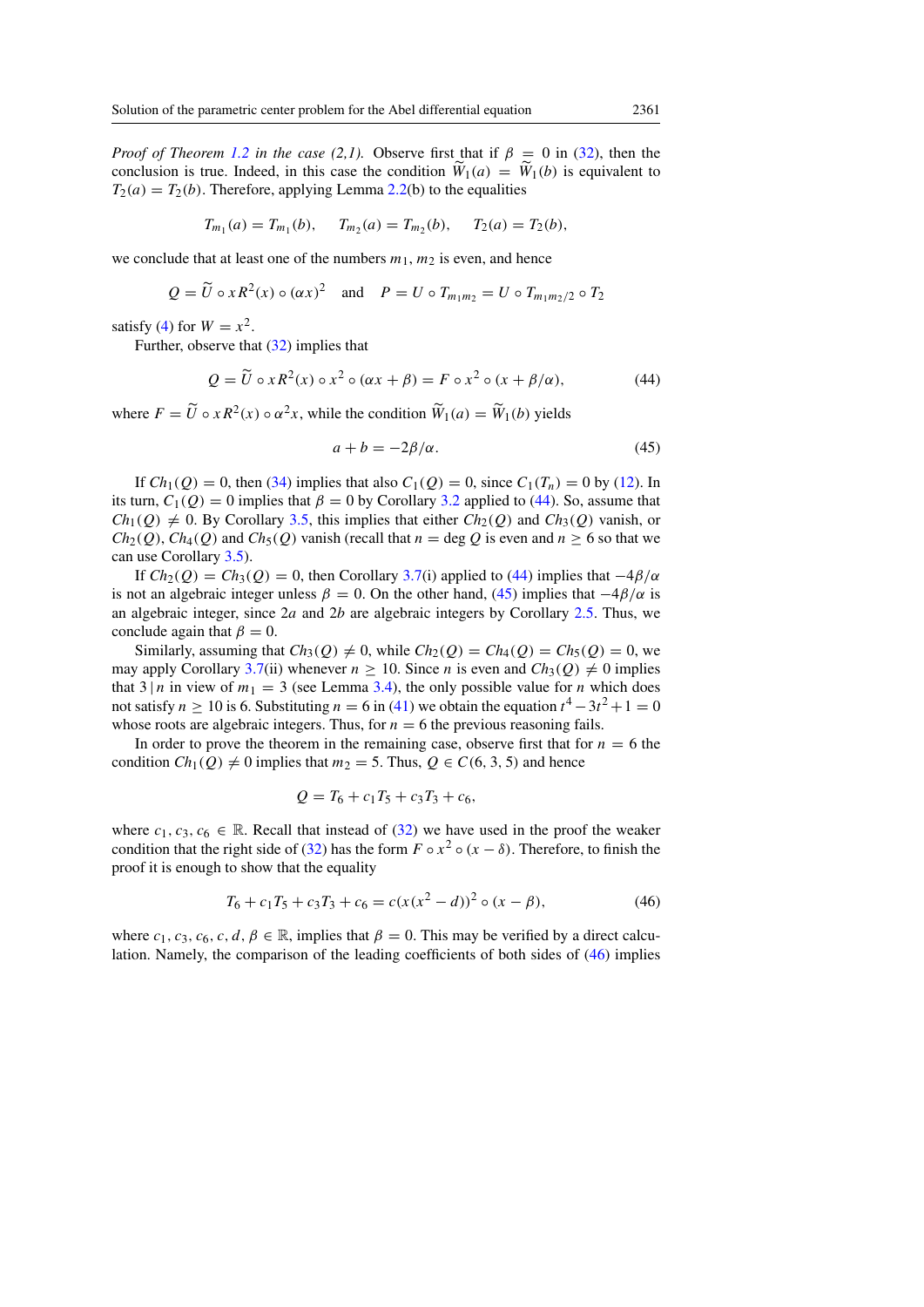that  $c = 32$ , while the comparison of the other coefficients gives

$$
16c_1 + 192\beta = 0, \quad -480\beta^2 + 64d - 48 = 0,
$$
  

$$
640\beta^3 - 256\beta d - 20c_1 + 4c_3 = 0, \quad -480\beta^4 + 384\beta^2 d - 32d^2 + 18 = 0,
$$
  

$$
192\beta^5 - 256\beta^3 d + 64\beta d^2 + 5c_1 - 3c_3 = 0, \quad c_6 = -32\beta^6 + 64\beta^4 d - 32\beta^2 d^2 - 1.
$$

We leave it to the reader to verify (for example, with the help of Maple) that the only solution of the above system is

$$
c_1 = 0
$$
,  $c_3 = 0$ ,  $c_6 = 1$ ,  $\beta = 0$ ,  $d = 3/4$ 

(for these values of the parameters, equality [\(46\)](#page-18-2) simply reduces to  $T_6 = T_2 \circ T_3$ ).  $\Box$ 

# *3.4. Proof of Theorem [1.2](#page-1-4) in the case (2,2)*

First, observe that Theorem [1.2](#page-1-4) in the case (2,2) follows from the following statement.

<span id="page-19-1"></span>**Proposition 3.8.** *Let*  $V_1$ ,  $V_2$ ,  $U$ ,  $\widetilde{V}_1$ ,  $\widetilde{V}_2$ ,  $\widetilde{U} \in \mathbb{R}[x]$  *and*  $\alpha$ ,  $\beta \in \mathbb{R}$ ,  $\alpha \neq 0$ , *satisfy* 

$$
V_1 \circ T_{m_1} + V_2 \circ T_{m_2} = \tilde{U} \circ T_{\tilde{m}_1 \tilde{m}_2} \circ (\alpha x + \beta),\tag{47}
$$

$$
\widetilde{V}_1 \circ T_{\widetilde{m}_1} \circ (\alpha x + \beta) + \widetilde{V}_2 \circ T_{\widetilde{m}_2} \circ (\alpha x + \beta) = U \circ T_{m_1 m_2},\tag{48}
$$

<span id="page-19-0"></span>*where*

<span id="page-19-5"></span><span id="page-19-4"></span><span id="page-19-3"></span><span id="page-19-2"></span>
$$
\text{GCD}(m_1, m_2) = \text{GCD}(\widetilde{m}_1, \widetilde{m}_2) = 1,\tag{49}
$$

*and*  $m_1, m_2, \widetilde{m}_1, \widetilde{m}_2 \geq 3$ *. Then*  $\alpha = \pm 1$  *and*  $\beta = 0$ *.* 

Indeed, in the case (2,2) the equalities

$$
Q = V_1 \circ T_{m_1} + V_2 \circ T_{m_2} = \tilde{U} \circ T_{\tilde{m}_1 \tilde{m}_2} \circ (\alpha x + \beta), \tag{50}
$$

$$
P = \widetilde{V}_1 \circ T_{\widetilde{m}_1} \circ (\alpha x + \beta) + \widetilde{V}_2 \circ T_{\widetilde{m}_2} \circ (\alpha x + \beta) = U \circ T_{m_1 m_2},\tag{51}
$$

and [\(49\)](#page-19-0) hold for some  $m_1, m_2, \widetilde{m}_1, \widetilde{m}_2 \geq 2$ . Additionally,

$$
T_{m_1}(a) = T_{m_1}(b), \quad T_{m_2}(a) = T_{m_2}(b), \tag{52}
$$

$$
T_{\widetilde{m}_1}(\alpha a + \beta) = T_{\widetilde{m}_1}(\alpha b + \beta), \quad T_{\widetilde{m}_2}(\alpha a + \beta) = T_{\widetilde{m}_2}(\alpha b + \beta). \tag{53}
$$

If at least one of  $m_1$ ,  $m_2$  equals 2, then P, Q belongs to the type (1,2) considered above. So, we may assume that  $m_1, m_2 \geq 3$ . Similarly, we may assume that  $\widetilde{m}_1, \widetilde{m}_2 \geq 3$ , since otherwise  $P$ ,  $Q$  belongs to the type (2,1). Since under these conditions Proposition [3.8](#page-19-1) implies that  $\alpha = \pm 1$  and  $\beta = 0$ , it follows from the equalities

$$
T_{m_1}(a) = T_{m_1}(b), \quad T_{m_2}(a) = T_{m_2}(b), \quad T_{\widetilde{m}_1}(\pm a) = T_{\widetilde{m}_1}(\pm b)
$$

by Lemma [2.2\(](#page-4-1)b), taking into account [\(13\)](#page-3-3), that we have  $T_s(a) = T_s(b)$ , where either  $s = GCD(m_1, \widetilde{m}_1)$ , or  $s = GCD(m_2, \widetilde{m}_1)$ . Since

$$
Q = \widetilde{U} \circ T_{\widetilde{m}_1 \widetilde{m}_2} \circ (\pm x) = \widetilde{U} \circ (\pm T_{\widetilde{m}_1 \widetilde{m}_2}) = \widetilde{U} \circ (\pm T_{\widetilde{m}_1 \widetilde{m}_2/s}) \circ T_s,
$$
  
\n
$$
P = U \circ T_{m_1 m_2} = U \circ T_{m_1 m_2/s} \circ T_s,
$$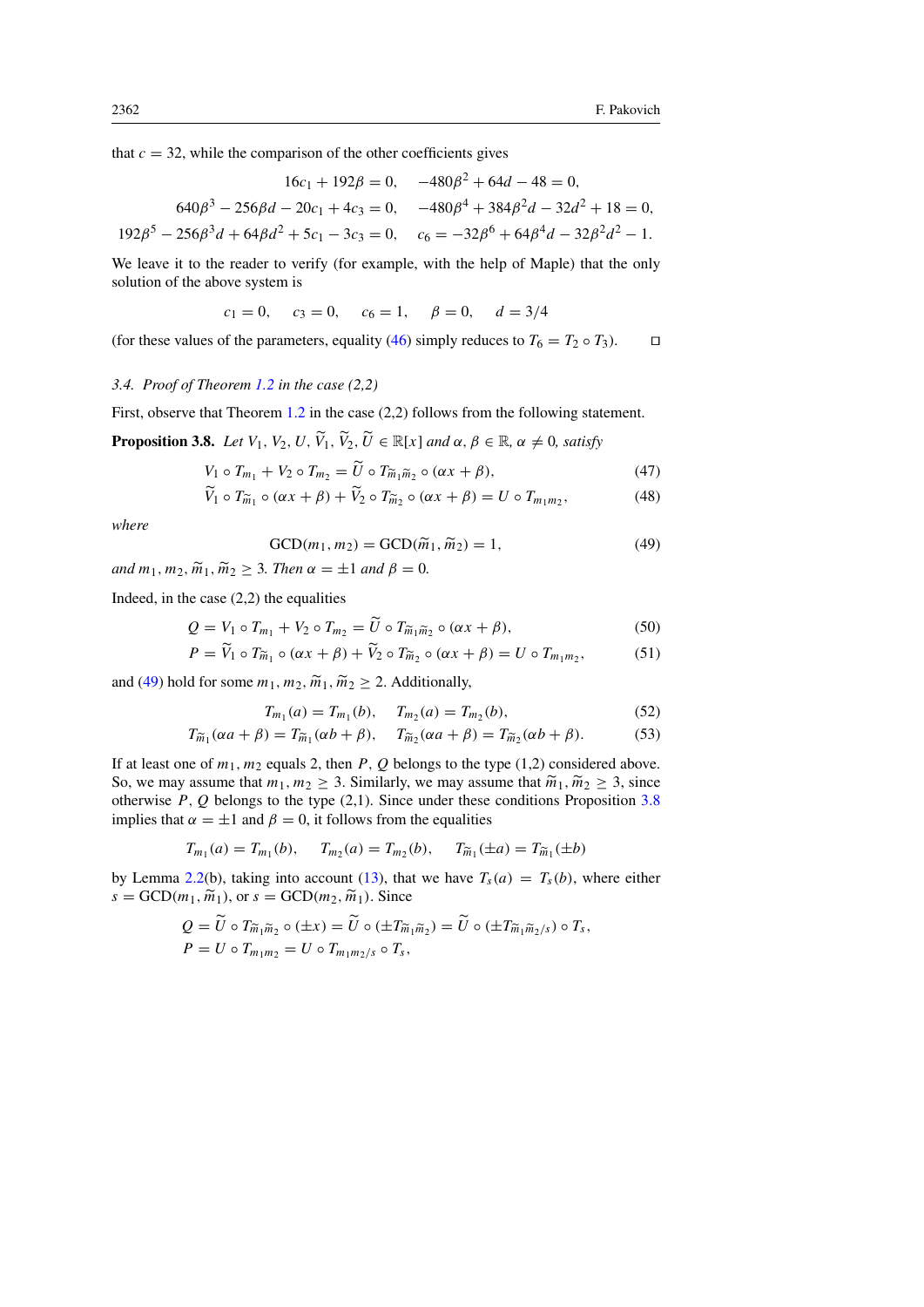we conclude that [\(4\)](#page-1-0) holds for  $W = T_s$ . This completes the proof of Theorem [1.2](#page-1-4) in the case (2,2) assuming Proposition [3.8.](#page-19-1)

The next lemmas, used in the proof of Proposition [3.8,](#page-19-1) are similar to Lemmas [3.4](#page-13-3) and [3.6](#page-14-5) and are used for imposing restrictions on possible values of  $\alpha$  and  $\beta$  in [\(47\)](#page-19-2), [\(48\)](#page-19-3), and eventually to show that  $\alpha = \pm 1$  and  $\beta = 0$ .

<span id="page-20-4"></span>**Lemma 3.9.** *Let* Q *and* F *be polynomials such that*  $Q = F \circ T_s \circ (\alpha x + \beta)$ *, where*  $s \geq 5$ *,*  $\alpha, \beta \in \mathbb{R}$ *, and*  $\alpha \neq 0$ *. Set*  $n = \text{deg } Q$ *.* 

(i) *If*  $Ch_2(Q) = Ch_3(Q) = 0$ *, then either*  $\alpha = \pm 1$ *,*  $\beta = 0$ *, or* 

<span id="page-20-3"></span><span id="page-20-2"></span>
$$
4\beta^2 = \frac{6}{(n-1)(2n-1)}, \quad \alpha^2 = \frac{2n-4}{2n-1}.
$$
 (54)

(ii) *If*  $Ch_2(Q) = Ch_4(Q) = 0$ , then either  $\alpha = \pm 1$  and  $\beta = 0$ , or

$$
4\beta^2 = \frac{12}{(n-1)(2n-1)}, \quad \alpha^2 = \frac{2n-7}{2n-1}.
$$
 (55)

*In particular, in both cases*  $\alpha^2 < 1$  *and*  $\beta \neq 0$  *unless*  $\alpha = \pm 1$  *and*  $\beta = 0$ .

*Proof.* If  $Ch_2(Q) = 0$ , then

$$
Q = c_0 T_n + c_1 T_{n-1} + c_3 T_{n-3} + c_4 T_{n-4} + R_1,
$$

where  $R_1$  is a polynomial such that deg  $R_1 \le n-5$  and  $c_0, c_1, c_3, c_4 \in \mathbb{R}$ . Further, by Lemma [3.1,](#page-11-1) for some  $b_0 \in \mathbb{R}$  we have

$$
C_i(Q) = C_i(F \circ T_s \circ (\alpha x + \beta)) = C_i(b_0T_{n/s} \circ T_s \circ (\alpha x + \beta))
$$
  
=  $C_i(b_0T_n \circ (\alpha x + \beta)), \quad 0 \le i \le s - 1,$ 

implying that

<span id="page-20-1"></span><span id="page-20-0"></span>
$$
Q = (b_0 T_n) \circ (\alpha x + \beta) + R_2,
$$

where  $R_2$  is a polynomial such that deg  $R_2 \le n - s$ . Thus,

$$
Q = c_0 T_n + c_1 T_{n-1} + c_3 T_{n-3} + c_4 T_{n-4} + R_1 = b_0 T_n \circ (\alpha x + \beta) + R_2,
$$
 (56)

where deg  $R_1$ , deg  $R_2 \le n - 5$  and  $c_0$ ,  $c_1$ ,  $c_3$ ,  $c_4$ ,  $b_0 \in \mathbb{R}$ . Changing x to  $x/2$ , and  $R_i(x)$ to  $2R_i(x/2)$ , we obtain, in the notation of Lemma [3.6,](#page-14-5) a similar equality

$$
Q = c_0 T_n^* + c_1 T_{n-1}^* + c_3 T_{n-3}^* + c_4 T_{n-4}^* + R_1 = b_0 T_n^* \circ (\widetilde{\alpha} x + \widetilde{\beta}) + R_2,\tag{57}
$$

where  $\tilde{\beta} = 2\beta$ ,  $\tilde{\alpha} = \alpha$ . Furthermore, we may assume that  $c_0 = 1$ , implying  $b_0 = 1/\tilde{\alpha}^n$ <br>and  $c_k = \tilde{\beta}_k / \tilde{\alpha}$ . Thus, we can rewrite (57) in the form and  $c_1 = \widetilde{\beta}n/\widetilde{\alpha}$ . Thus, we can rewrite [\(57\)](#page-20-0) in the form

$$
Q = T_n^* + \frac{\tilde{\beta}n}{\tilde{\alpha}} T_{n-1}^* + c_3 T_{n-3}^* + c_4 T_{n-4}^* + R_1 = \frac{1}{\tilde{\alpha}^n} T_n^* \circ (\tilde{\alpha} x + \tilde{\beta}) + R_2.
$$
 (58)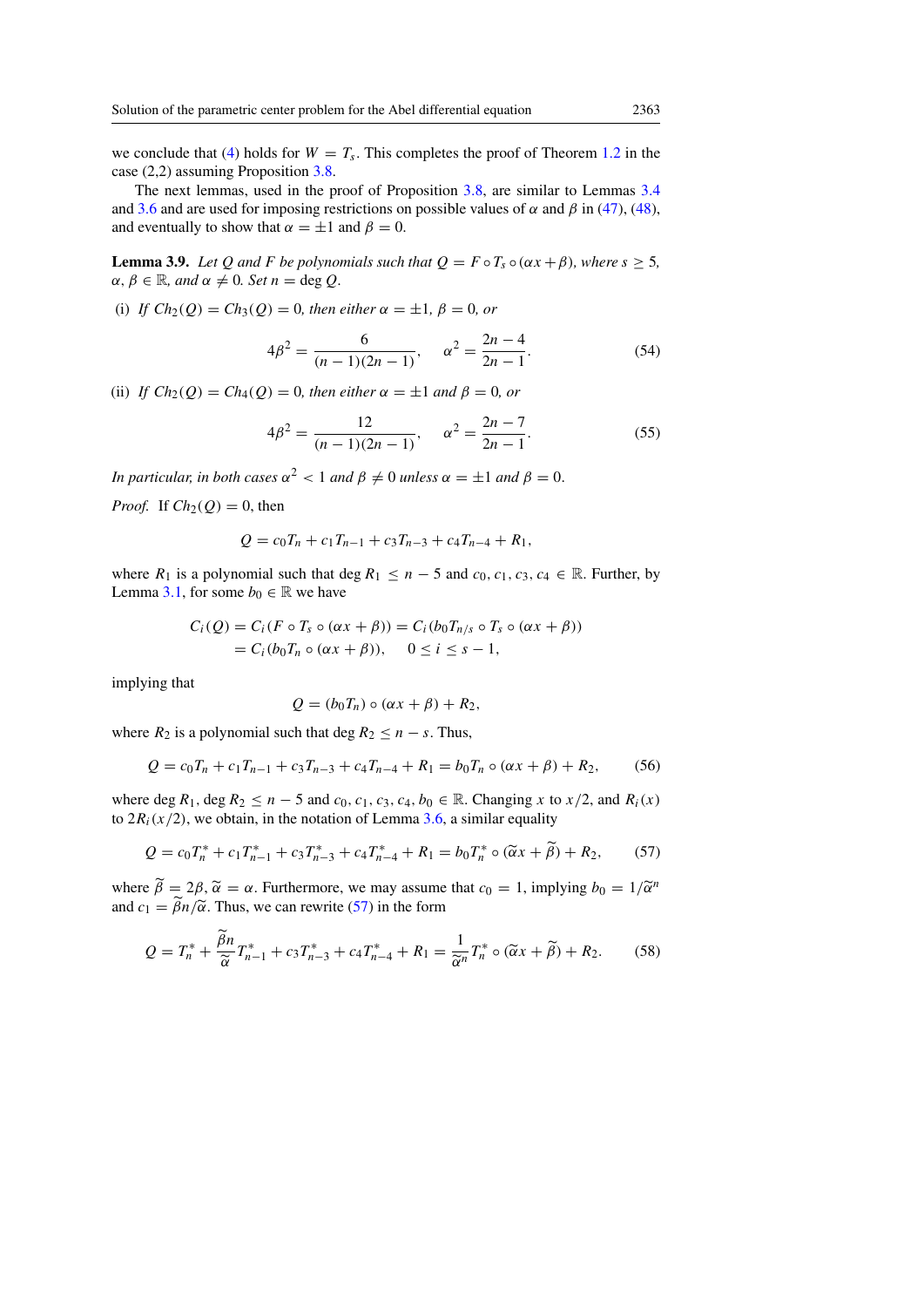Calculating  $C_2(Q)$ ,  $C_3(Q)$ ,  $C_4(Q)$  for both representations of Q in [\(58\)](#page-20-1) using [\(39\)](#page-15-0) (and also the Taylor formula, for the second representation), we obtain

$$
-n = \frac{1}{(n-2)!\widetilde{\alpha}^{2}} \left[ \frac{n! \widetilde{\beta}^{2}}{2!} - n(n-2)! \right],
$$
  

$$
\frac{-\widetilde{\beta}n(n-1)}{\widetilde{\alpha}} + c_{3} = \frac{1}{(n-3)!\widetilde{\alpha}^{3}} \left[ \frac{n! \widetilde{\beta}^{3}}{3!} - n(n-2)!\widetilde{\beta} \right],
$$
  

$$
\frac{n(n-3)}{2} + c_{4} = \frac{1}{(n-4)!\widetilde{\alpha}^{4}} \left[ \frac{n! \widetilde{\beta}^{4}}{4!} - \frac{n(n-2)!\widetilde{\beta}^{2}}{2!} + \frac{n(n-3)(n-4)!}{2} \right].
$$

It follows from the first of these equalities that

<span id="page-21-0"></span>
$$
\widetilde{\alpha}^2 = 1 - (n-1)\widetilde{\beta}^2/2. \tag{59}
$$

Further, if  $Ch_3(Q) = c_3 = 0$ , then substituting this value of  $\tilde{\alpha}^2$  into the second equality<br>we conclude that either (54) holds or  $\beta = 0$  and hence  $\alpha = \pm 1$  by (59). Similarly if we conclude that either [\(54\)](#page-20-2) holds, or  $\beta = 0$  and hence  $\alpha = \pm 1$  by [\(59\)](#page-21-0). Similarly, if  $Ch_4(Q) = c_4 = 0$ , then substituting [\(59\)](#page-21-0) into the third equality we obtain

$$
\frac{n! \tilde{\beta}^4}{4!} - \frac{n(n-2)! \tilde{\beta}^2}{2!} + \frac{n(n-3)(n-4)!}{2}
$$
  
= 
$$
\frac{n(n-3)(n-4)!}{2} \left[ \frac{(n-1)^2 \tilde{\beta}^4}{4} - (n-1) \tilde{\beta}^2 + 1 \right],
$$

implying that either  $\tilde{\alpha} = \pm 1$  and  $\tilde{\beta} = 0$ , or [\(55\)](#page-20-3) holds.

Finally, it is clear that  $\alpha^2 < 1$  and  $\beta \neq 0$  unless  $\alpha = \pm 1$  and  $\beta = 0$ .

<span id="page-21-2"></span>**Lemma 3.10.** *Let*  $Q \in C(n, m_1, m_2)$ *, where*  $m_1, m_2 \geq 3$  *and*  $n \geq 6$ *. Then at least one of the coefficients*  $Ch_2(Q)$ *,*  $Ch_4(Q)$ *,*  $Ch_6(Q)$  *vanishes.* 

*Proof.* Assuming  $Ch_2(Q)$ ,  $Ch_4(Q) \neq 0$ , we will show  $Ch_6(Q) = 0$ . First,  $Ch_2(Q) \neq 0$ implies by [\(35\)](#page-14-0) that  $m_2 | n - 2$ . It now follows from  $Ch_4(Q) \neq 0$  by (35) that  $m_1 = 4$ . Therefore,  $Ch_6(Q) = 0$ , for otherwise  $m_2 = 4$  by [\(35\)](#page-14-0), implying that both n and  $n - 2$ are divisible by 4.  $\Box$ 

<span id="page-21-3"></span>**Lemma 3.11.** *Let* Q *and* F *be polynomials such that*  $Q = F \circ T_s \circ \alpha x$ *, where*  $F \in \mathbb{R}[x]$ *,*  $\alpha \in \mathbb{R} \setminus \{0\}$ *, and*  $s \geq 7$ *. Set*  $n = \text{deg } Q$ *.* 

(i) *If*  $Ch_2(Q) = 0$ *, then*  $\alpha^2 = 1$ *.* 

(ii) *If*  $Ch_4(Q) = 0$ , then either  $\alpha^2 = 1$ , or  $\alpha^2 = \frac{n-3}{n-1}$ .

(iii) *If*  $Ch_6(Q) = 0$ , then either  $\alpha^2 = 1$ , or  $\alpha^2$  is a root of the equation

<span id="page-21-1"></span>
$$
(n2 - 3n + 2)t2 + (-2n2 + 12n - 16)t + (n2 - 9n + 20) = 0.
$$
 (60)

In particular, in all these cases the inequality  $\alpha^2 < 1$  holds unless  $\alpha^2 = 1$ .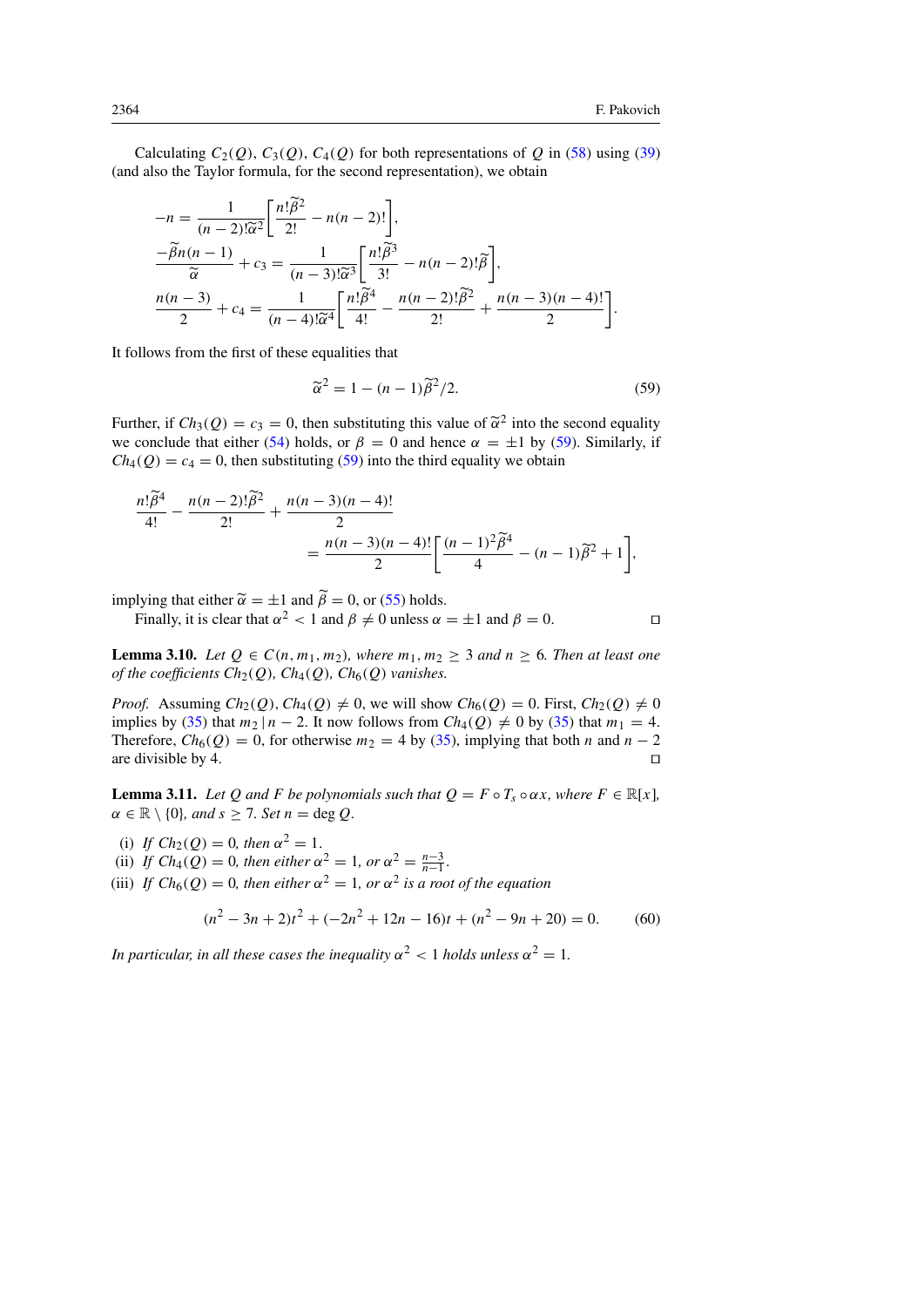*Proof.* As in Lemma [3.9](#page-20-4) we can write the equality  $Q = F \circ T_s \circ \alpha x$  in the form

$$
T_n^* + c_1 T_{n-1}^* + c_2 T_{n-2}^* + c_3 T_{n-3}^* + c_4 T_{n-4}^* + c_5 T_{n-5}^* + c_6 T_{n-6}^* + R_1 = \frac{1}{\widetilde{\alpha}^n} T_n^* \circ (\alpha x) + R_2,
$$

where  $R_1, R_2$  are polynomials such that deg  $R_1$ , deg  $R_2 \le n - 7$ , and  $c_i \in \mathbb{R}, 1 \le i \le 6$ . Furthermore, it follows from [\(12\)](#page-3-1) that  $c_1 = 0$ , implying inductively that also  $c_3 = 0$  and  $c_5 = 0$ . Calculating now  $C_2(Q)$ ,  $C_4(Q)$ ,  $C_6(Q)$  for both representations of Q in

$$
T_n^* + c_2 T_{n-2}^* + c_4 T_{n-4}^* + c_6 T_{n-6}^* + R_1 = \frac{1}{\tilde{\alpha}^n} T_n^* \circ (\alpha x) + R_2,\tag{61}
$$

we obtain

$$
-n + c_2 = -\frac{n}{\alpha^2},
$$
  
\n
$$
\frac{n(n-3)}{2} - (n-2)c_2 + c_4 = \frac{n(n-3)}{2\alpha^4},
$$
  
\n
$$
-\frac{n(n-4)(n-5)}{6} + \frac{(n-2)(n-5)c_2}{2} - (n-4)c_4 + c_6 = -\frac{n(n-4)(n-5)}{6\alpha^6}.
$$

It follows from the first equality that

$$
c_2 = n(\alpha^2 - 1)/\alpha^2,
$$

implying that if  $c_2 = 0$ , then  $\alpha^2 = 1$ . Substituting this value of  $c_2$  into the second equality we obtain

$$
c_4 = \frac{n(n-3)}{2\alpha^4} - \frac{n(n-3)}{2} + \frac{n(n-2)(\alpha^2 - 1)}{\alpha^2} = n \frac{(n-1)\alpha^4 - 2(n-2)\alpha^2 + (n-3)}{2\alpha^4}.
$$

Since

$$
(n-1)\alpha^{4} - 2(n-2)\alpha^{2} + (n-3) = (n-1)(\alpha^{2} - 1)\left(\alpha^{2} - \frac{n-3}{n-1}\right),
$$

this implies that if  $c_4 = 0$ , then either  $\alpha^2 = 1$ , or  $\alpha^2 = \frac{n-3}{n-1}$ . Finally, since

$$
c_6 = -\frac{n(n-4)(n-5)}{6\alpha^6} + \frac{n(n-4)(n-5)}{6} - \frac{(n-2)(n-5)c_2}{2} + (n-4)c_4
$$
  
= 
$$
-\frac{n(n-4)(n-5)}{6\alpha^6} + \frac{n(n-4)(n-5)}{6} - \frac{(n-2)(n-5)}{2} \frac{n(\alpha^2 - 1)}{\alpha^2}
$$
  
+ 
$$
(n-4)n \frac{(n-1)\alpha^4 - 2(n-2)\alpha^2 + (n-3)}{2\alpha^4}
$$
  
= 
$$
n \frac{(n^2 - 3n + 2)\alpha^6 + (-3n^2 + 15n - 18)\alpha^4 + (3n^2 - 21n + 36)\alpha^2 - n^2 + 9n - 20}{6\alpha^6},
$$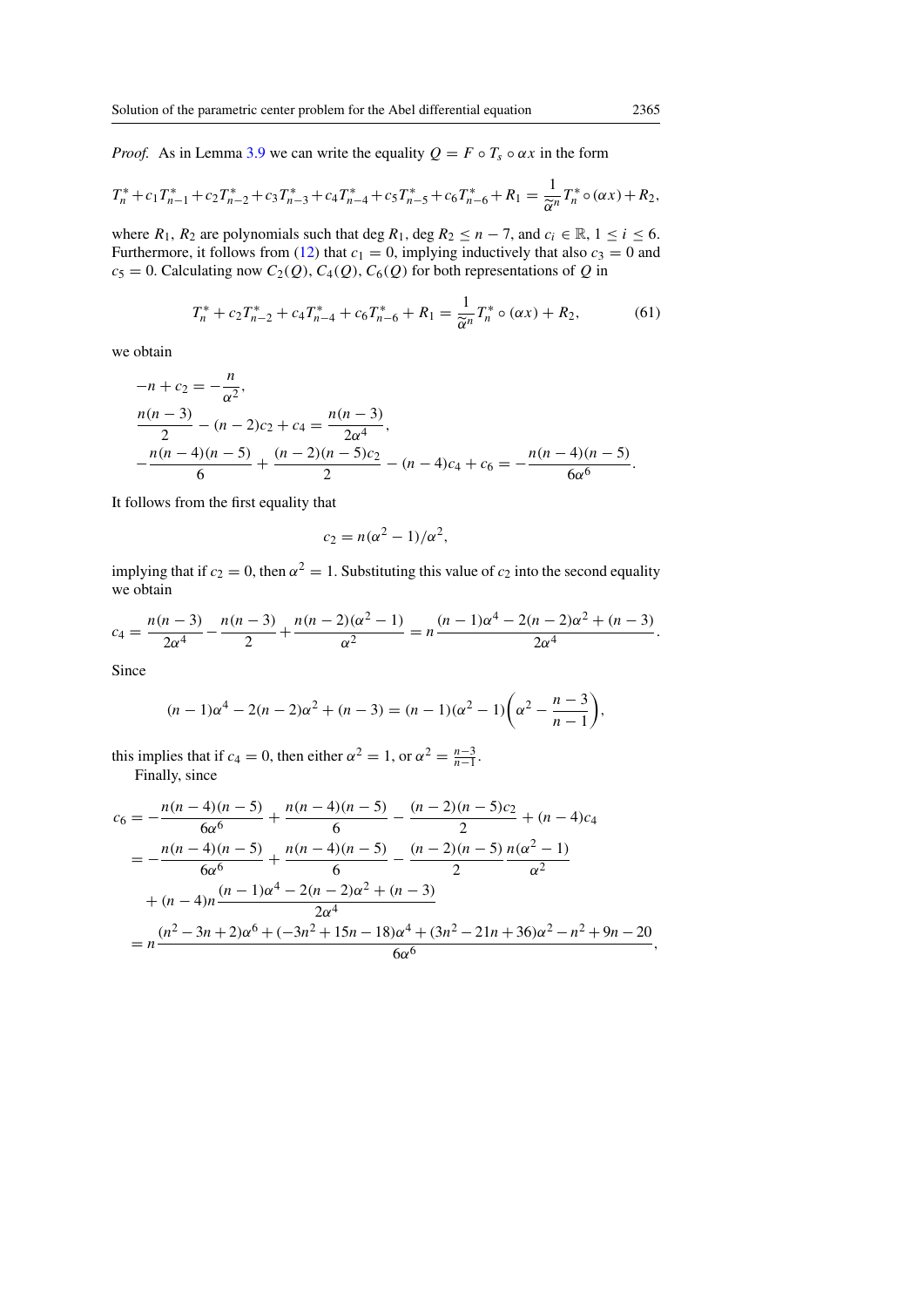it follows from the factorization

$$
(n2 - 3n + 2)\alpha6 + (-3n2 + 15n - 18)\alpha4 + (3n2 - 21n + 36)\alpha2 - n2 + 9n - 20
$$
  
= (\alpha<sup>2</sup> - 1)((n<sup>2</sup> - 3n + 2)\alpha<sup>4</sup> + (-2n<sup>2</sup> + 12n - 16)\alpha<sup>2</sup> + (n<sup>2</sup> - 9n + 20))

that either  $\alpha^2 = 1$ , or  $\alpha^2$  is a root of [\(60\)](#page-21-1). Solving (60), we find two roots

$$
t_1 = \frac{n^2 - 6n + 8 - \sqrt{3n^2 - 18n + 24}}{n^2 - 3n + 2} = \frac{\sqrt{(n-2)(n-4)}(\sqrt{(n-2)(n-4)} - \sqrt{3})}{(n-1)(n-2)},
$$
  

$$
t_2 = \frac{n^2 - 6n + 8 + \sqrt{3n^2 - 18n + 24}}{n^2 - 3n + 2} = \frac{\sqrt{(n-2)(n-4)}(\sqrt{(n-2)(n-4)} + \sqrt{3})}{(n-1)(n-2)}.
$$

Since  $n \ge 7$ , they are real and positive. Moreover,  $t_1 < t_2$  and

$$
t_2 - 1 = \frac{\sqrt{3(n-2)(n-4)} - 3n + 6}{(n-1)(n-2)} = \frac{\sqrt{3(n-2)}(\sqrt{n-4} - \sqrt{3(n-2)})}{(n-1)(n-2)} < 0. \quad \Box
$$

*Proof of Proposition* [3.8.](#page-19-1) Denote the polynomials [\(47\)](#page-19-2), [\(48\)](#page-19-3) by Q and P as in [\(50\)](#page-19-4), [\(51\)](#page-19-5). Observe that [\(50\)](#page-19-4), [\(51\)](#page-19-5) and the restrictions imposed on  $m_1$ ,  $m_2$ ,  $\widetilde{m}_1$ ,  $\widetilde{m}_2$  imply that

$$
\deg P \ge m_1 m_2 \ge 12, \quad \deg Q \ge \widetilde{m}_1 \widetilde{m}_2 \ge 12.
$$

Assume that  $Ch_1(Q) \neq 0$ . Then Lemma [3.4](#page-13-3) implies that either  $Ch_2(Q) = Ch_3(Q) = 0$ , or  $Ch_2(Q) = Ch_4(Q) = 0$ . Applying Lemma [3.9](#page-20-4) to equality [\(47\)](#page-19-2) we see that, unless  $\alpha = \pm 1$  and  $\beta = 0$ , the conditions  $\alpha < 1$  and  $\beta \neq 0$  hold. So, assume that  $\alpha < 1$  and  $\beta \neq 0$ . Rewrite [\(51\)](#page-19-5) in the form

<span id="page-23-0"></span>
$$
P = \widetilde{V}_1 \circ T_{\widetilde{m}_1} + \widetilde{V}_2 \circ T_{\widetilde{m}_2} = U \circ T_{m_1 m_2} \circ \left(\frac{x - \beta}{\alpha}\right). \tag{62}
$$

Since  $\beta \neq 0$ , Corollary [3.2](#page-12-2) applied to [\(62\)](#page-23-0) implies that  $C_1(P) \neq 0$ . Applying now Lemmas [3.4](#page-13-3) and [3.9](#page-20-4) to [\(62\)](#page-23-0) in the same way as before to [\(50\)](#page-19-4), we conclude that  $1/\alpha < 1$ . The contradiction obtained proves that  $\alpha = \pm 1$  and  $\beta = 0$ .

Assume now that  $Ch_1(Q) = 0$ . Then  $\beta = 0$ , by Corollary [3.2.](#page-12-2) Furthermore, by Lemma [3.10](#page-21-2) at least one of the coefficients  $Ch_2(Q)$ ,  $Ch_4(Q)$ ,  $Ch_6(Q)$  vanishes, implying by Lemma [3.11](#page-21-3) that, unless  $\alpha = \pm 1$ ,  $\beta = 0$ , the condition  $\alpha < 1$  holds. Since  $\beta = 0$ implies by Corollary [3.2](#page-12-2) that  $C_1(P) = 0$  in view of [\(62\)](#page-23-0), we conclude as above that the assumption  $\alpha$  < 1 leads to a contradiction.

# *3.5. Proof of Theorem [1.2](#page-1-4) in the cases (3,1), (3,2), (3,3)*

The case  $(3,1)$  reduces to the case  $(2,1)$  as follows. We start from the equality

<span id="page-23-1"></span>
$$
Q = V_1 \circ T_{2m_1} + V_2 \circ T_{2m_2} + V_3 \circ x R(x^2) \circ T_{m_1 m_2} = \tilde{U} \circ x^2 \tilde{R}^2(x^2) \circ (\alpha x + \beta), \tag{63}
$$

where  $V_1$ ,  $V_2$ ,  $V_3$ ,  $R$ ,  $\widetilde{R}$ ,  $\widetilde{U} \in \mathbb{R}[x]$ ,  $\alpha$ ,  $\beta \in \mathbb{R}$ ,  $\alpha \neq 0$ , and  $m_1, m_2 \geq 3$  are coprime and odd. It follows from the first representation for  $Q$  in [\(63\)](#page-23-1) that  $Q$  can be written in the form

$$
Q = d_n T_n + d_{n-1} T_{n-1} + \dots + d_1 T_1 + d_0, \quad d_i \in \mathbb{R},
$$
\n(64)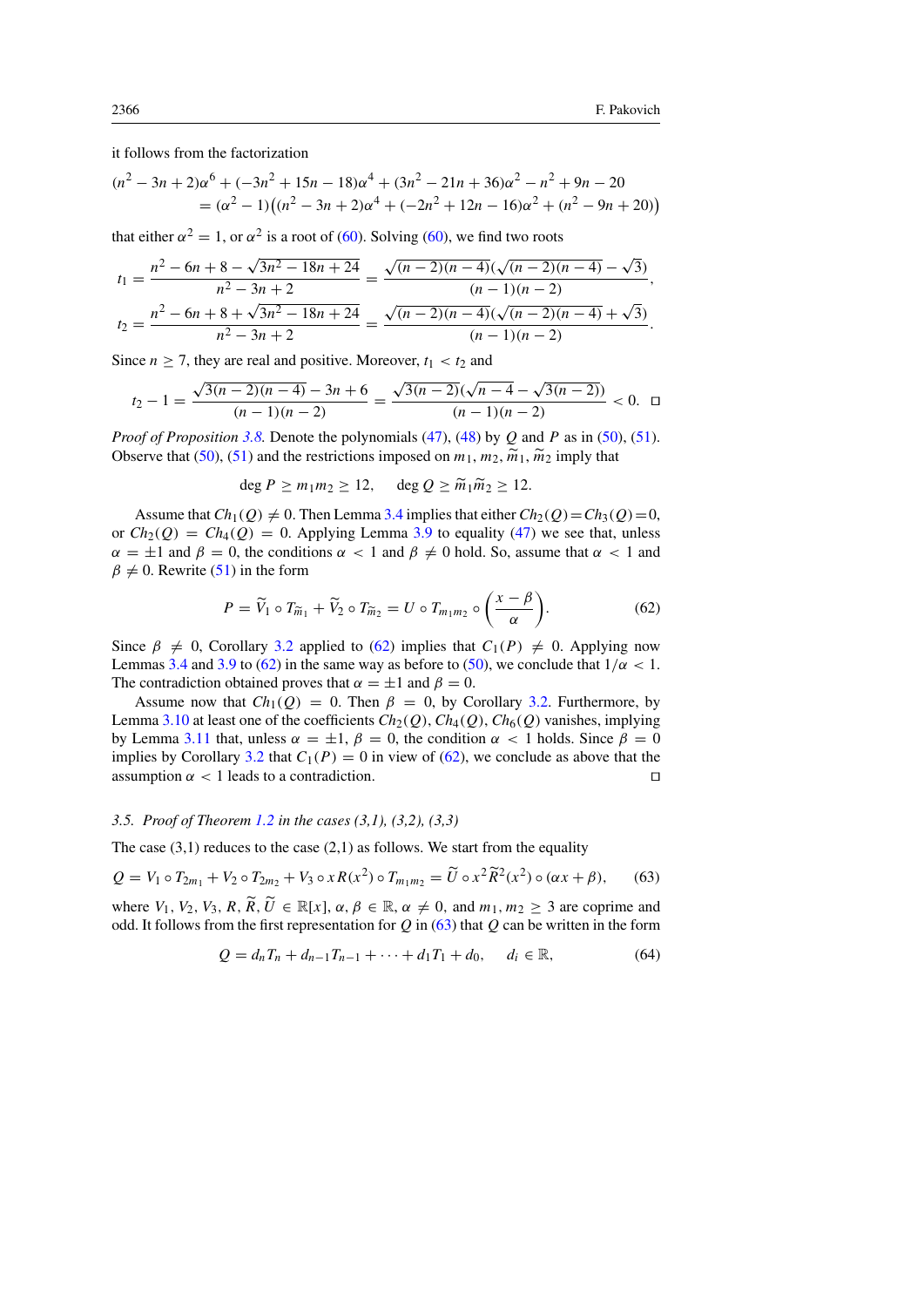where  $d_i = 0$  unless i is divisible by  $2m_1$ ,  $2m_2$ , or  $m_1m_2$ . Clearly, the conditions imposed on  $m_1$ ,  $m_2$  imply that

$$
|2m_1k_1 - 2m_2k_2| \ge 2 \quad \text{unless} \quad |2m_1k_1 - 2m_2k_2| = 0,
$$
  

$$
|2m_ik_1 - 2m_ik_2| \ge 2m_i \ge 6 \quad \text{unless} \quad |2m_ik_1 - 2m_ik_2| = 0, \quad i = 1, 2,
$$
  

$$
|2m_ik_1 - m_1m_2k_2| \ge m_i \ge 3 \quad \text{unless} \quad |2m_ik_1 - m_1m_2k_2| = 0, \quad i = 1, 2,
$$
  

$$
|m_1m_2k_1 - m_1m_2k_2| \ge m_1m_2 \ge 15 \quad \text{unless} \quad |m_1m_2k_1 - m_1m_2k_2| = 0.
$$

Therefore,  $Ch_1(Q) = 0$ , implying that  $C_1(Q) = 0$ , since  $C_1(T_n) = 0$ . It now follows from the second representation for Q in [\(63\)](#page-23-1) by Corollary [3.2](#page-12-2) that  $\beta = 0$ . Since the polynomial  $\widetilde{W}_1 = z^2 \circ (\alpha x + \beta)$  satisfies  $\widetilde{W}_1(a) = \widetilde{W}_1(b)$ , this implies that  $a = -b$ . Therefore, the solution  $P$ ,  $Q$  also belongs to the case (2,1) considered earlier (see the remarks after Theorem [2.1\)](#page-3-0).

In the case (3,2) there exist  $V_1$ ,  $V_2$ ,  $V_3$ ,  $U$ ,  $R$ ,  $\widetilde{V}_1$ ,  $\widetilde{V}_2$ ,  $\widetilde{U} \in \mathbb{R}[x]$  and  $\alpha, \beta \in \mathbb{R}$ ,  $\alpha \neq 0$ , such that

<span id="page-24-0"></span>
$$
Q = V_1 \circ T_{2m_1} + V_2 \circ T_{2m_2} + V_3 \circ xR(x^2) \circ T_{m_1m_2} = \tilde{U} \circ T_{\tilde{m}_1\tilde{m}_2} \circ (\alpha x + \beta), \quad (65)
$$

<span id="page-24-1"></span>
$$
P = \widetilde{V}_1 \circ T_{\widetilde{m}_1} \circ (\alpha x + \beta) + \widetilde{V}_2 \circ T_{\widetilde{m}_2} \circ (\alpha x + \beta) = U \circ x^2 R^2(x^2) \circ T_{m_1 m_2},\tag{66}
$$

where  $m_1, m_2 \geq 3$  are odd and coprime, and  $\widetilde{m}_1, \widetilde{m}_2 \geq 2$  are coprime. Further, without loss of generality we may assume that  $a \neq -b$ , for otherwise P, Q belongs to the case (2, 2). Moreover, we may assume that  $\widetilde{m}_1, \widetilde{m}_2 \geq 3$ , for otherwise P, Q belongs to the case (3, 1).

Since equalities  $(65)$ ,  $(66)$  may be written in the form

$$
Q = (V_1 \circ T_2 + V_3 \circ xR(x^2) \circ T_{m_2}) \circ T_{m_1} + (V_2 \circ T_2) \circ T_{m_2} = \widetilde{U} \circ T_{\widetilde{m}_1 \widetilde{m}_2} \circ (\alpha x + \beta),
$$
  
\n
$$
P = \widetilde{V}_1 \circ T_{\widetilde{m}_1} \circ (\alpha x + \beta) + \widetilde{V}_2 \circ T_{\widetilde{m}_2} \circ (\alpha x + \beta) = (U \circ x^2 R^2(x^2)) \circ T_{m_1 m_2},
$$

it follows from Proposition [3.8](#page-19-1) that  $\alpha = \pm 1$  and  $\beta = 0$ . Since we have assumed that  $a \neq -b$ , it follows now from the equalities

$$
T_{2m_1}(a) = T_{2m_1}(b), \quad T_{2m_2}(a) = T_{2m_2}(b), \quad T_{\widetilde{m}_1}(\pm a) = T_{\widetilde{m}_1}(\pm b)
$$

by Lemma [2.2\(](#page-4-1)b), taking into account [\(13\)](#page-3-3), that we have  $T_s(a) = T_s(b)$  either for  $s = GCD(2m_1, \widetilde{m}_1)$ , or for  $s = GCD(2m_2, \widetilde{m}_1)$ . Finally, since in any case  $s | \widetilde{m}_1 \widetilde{m}_2$ and  $s \mid 2m_1m_2$ , we obtain

$$
Q = \tilde{U} \circ T_{\tilde{m}_1 \tilde{m}_2} \circ (\pm x) = \tilde{U} \circ (\pm T_{\tilde{m}_1 \tilde{m}_2}) = \tilde{U} \circ (\pm T_{\tilde{m}_1 \tilde{m}_2}/s) \circ T_s,
$$
  
\n
$$
P = U \circ x^2 R^2(x^2) \circ T_{m_1 m_2} = U \circ x R^2(x) \circ x^2 \circ T_{m_1 m_2} = F \circ T_{2m_1 m_2}
$$
  
\n
$$
= F \circ T_{2m_1 m_2/s} \circ T_s,
$$

where

$$
F = U \circ x R^2(x) \circ \frac{x+1}{2}.
$$

Thus, [\(4\)](#page-1-0) holds for  $W = T_s$ .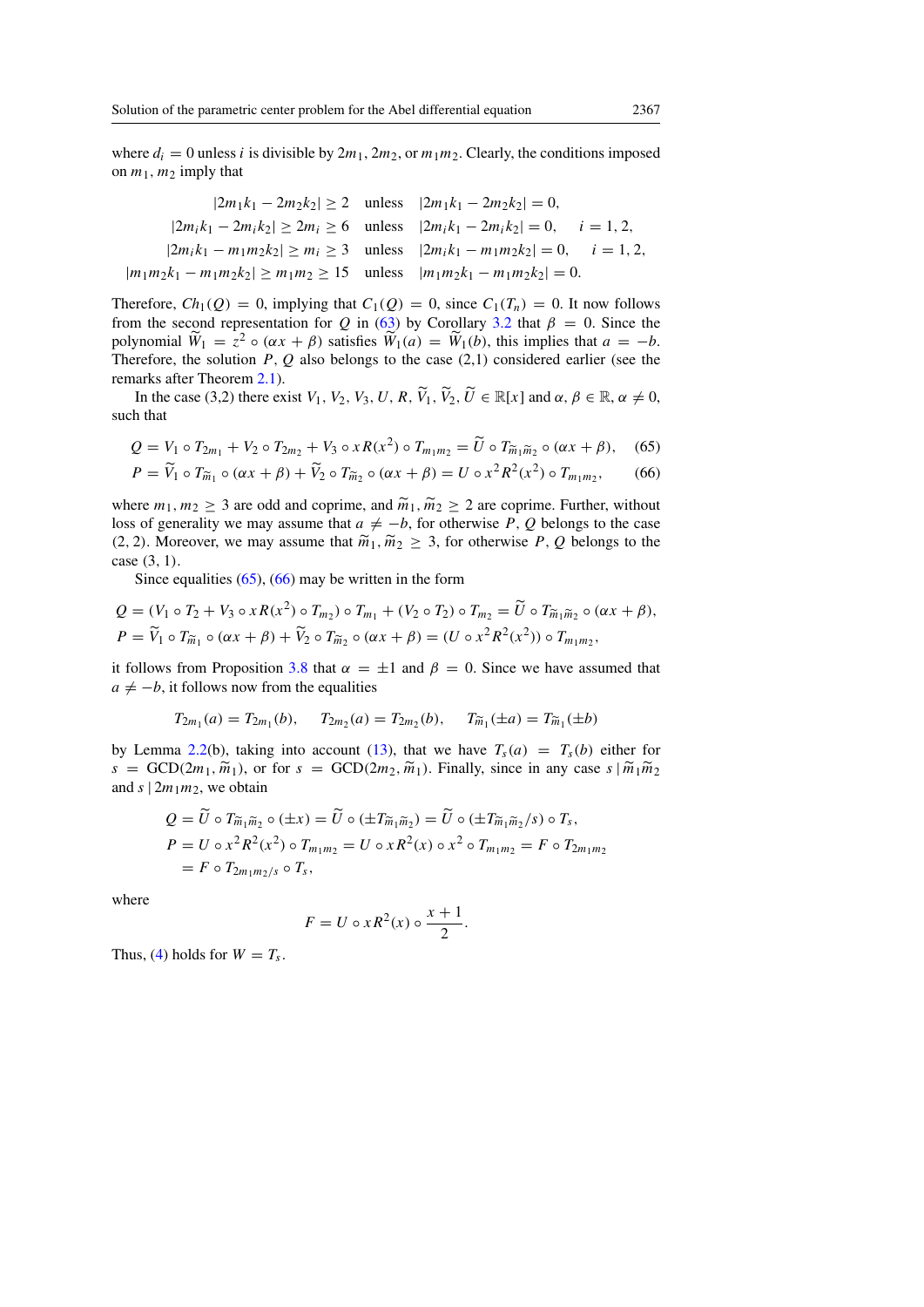In the case (3,3) the proof is similar: there exist  $V_1$ ,  $V_2$ ,  $V_3$ ,  $U$ ,  $R$ ,  $\widetilde{V}_1$ ,  $\widetilde{V}_2$ ,  $\widetilde{V}_3$ ,  $\widetilde{U}$ ,  $\widetilde{R}$ in  $\mathbb{R}[x]$  and  $\alpha, \beta \in \mathbb{R}, \alpha \neq 0$ , such that

$$
Q = V_1 \circ T_{2m_1} + V_2 \circ T_{2m_2} + V_3 \circ xR(x^2) \circ T_{m_1m_2}
$$
  
=  $\widetilde{U} \circ x^2 \widetilde{R}^2(x^2) \circ T_{\widetilde{m}_1 \widetilde{m}_2} \circ (\alpha x + \beta),$   

$$
P = \widetilde{V}_1 \circ T_{2\widetilde{m}_1} \circ (\alpha x + \beta) + \widetilde{V}_2 \circ T_{2\widetilde{m}_2} \circ (\alpha x + \beta) + \widetilde{V}_3 \circ x \widetilde{R}(x^2) \circ T_{\widetilde{m}_1 \widetilde{m}_2} \circ (\alpha x + \beta)
$$
  
=  $U \circ x^2 R^2(x^2) \circ T_{m_1 m_2},$ 

where  $m_1, m_2, \widetilde{m}_1, \widetilde{m}_2 \geq 3$  are odd and  $GCD(m_1, m_2) = GCD(\widetilde{m}_1, \widetilde{m}_2) = 1$ . Moreover, without loss of generality we may assume that  $a \neq -b$ . Using Proposition [3.8](#page-19-1) we conclude as above that  $\alpha = \pm 1$  and  $\beta = 0$ . Finally, it follows from the equalities

$$
T_{2m_1}(a) = T_{2m_1}(b), \quad T_{2m_2}(a) = T_{2m_2}(b), \quad T_{2\widetilde{m}_1}(\pm a) = T_{2\widetilde{m}_1}(\pm b)
$$

that [\(4\)](#page-1-0) holds for  $W = T_s$ , where either  $s = \text{GCD}(2m_1, 2\tilde{m}_1)$ , or  $s = \text{GCD}(2m_2, 2\tilde{m}_1)$ .

*Acknowledgments.* This research was supported by the ISF Grant No. 779/13.

# References

- <span id="page-25-9"></span>[1] Abramowitz, M., Stegun, I., Handbook of Mathematical Functions with Formulas, Graphs, and Mathematical Tables. National Bureau of Standards (1964) [Zbl 0171.38503](http://www.zentralblatt-math.org/zmath/en/advanced/?q=an:0171.38503&format=complete) [MR 167642](http://www.ams.org/mathscinet-getitem?mr=167642)
- <span id="page-25-2"></span>[2] Alwash, M. A. M.: On a condition for a centre of cubic non-autonomous equations. Proc. Roy. Soc. Edinburgh Sect. A 113, 289–291 (1989) [Zbl 0685.34025](http://www.zentralblatt-math.org/zmath/en/advanced/?q=an:0685.34025&format=complete) [MR 1037734](http://www.ams.org/mathscinet-getitem?mr=1037734)
- <span id="page-25-1"></span>[3] Alwash, M. A. M., Lloyd, N. G.: Non-autonomous equations related to polynomial two-dimensional systems. Proc. Roy. Soc. Edinburgh Sect. A 105, 129–152 (1987) [Zbl 0618.34026](http://www.zentralblatt-math.org/zmath/en/advanced/?q=an:0618.34026&format=complete) [MR 0890049](http://www.ams.org/mathscinet-getitem?mr=0890049)
- <span id="page-25-5"></span>[4] Briskin, M., Françoise, J.-P., Yomdin, Y.: Center conditions, compositions of polynomials and moments on algebraic curves. Ergodic Theory Dynam. Systems 19, 1201–1220 (1999) [Zbl 0990.34017](http://www.zentralblatt-math.org/zmath/en/advanced/?q=an:0990.34017&format=complete) [MR 1721616](http://www.ams.org/mathscinet-getitem?mr=1721616)
- [5] Briskin, M., Francoise, J.-P., Yomdin, Y.: Center conditions II: Parametric and model center problems. Israel J. Math. 118, 61–82 (2000) [Zbl 0989.34021](http://www.zentralblatt-math.org/zmath/en/advanced/?q=an:0989.34021&format=complete) [MR 1776076](http://www.ams.org/mathscinet-getitem?mr=1776076)
- <span id="page-25-6"></span>[6] Briskin, M., Françoise, J.-P., Yomdin, Y.: Center conditions III: Parametric and model center problems. Israel J. Math. 118, 83–108 (2000) [Zbl 0989.34022](http://www.zentralblatt-math.org/zmath/en/advanced/?q=an:0989.34022&format=complete) [MR 1776077](http://www.ams.org/mathscinet-getitem?mr=1776077)
- <span id="page-25-3"></span>[7] Briskin, M., Pakovich, F., Yomdin, Y.: Algebraic geometry of the center-focus problem for Abel differential equations. Ergodic Theory Dynam. Systems 36, 714–744 (2016) [Zbl 06578155](http://www.zentralblatt-math.org/zmath/en/advanced/?q=an:06578155&format=complete) [MR 3480340](http://www.ams.org/mathscinet-getitem?mr=3480340)
- <span id="page-25-8"></span>[8] Briskin, M., Pakovich, F., Yomdin, Y.: Parametric center-focus problem for Abel equation. Qual. Theory Dynam. Systems 13, 289–303 (2014) [Zbl 1318.34046](http://www.zentralblatt-math.org/zmath/en/advanced/?q=an:1318.34046&format=complete) [MR 3265337](http://www.ams.org/mathscinet-getitem?mr=3265337)
- <span id="page-25-4"></span>[9] Briskin, M., Roytvarf, N., Yomdin, Y.: Center conditions at infinity for Abel differential equations. Ann. of Math. 172, 437–483 (2010) [Zbl 1216.34025](http://www.zentralblatt-math.org/zmath/en/advanced/?q=an:1216.34025&format=complete) [MR 2680423](http://www.ams.org/mathscinet-getitem?mr=2680423)
- <span id="page-25-7"></span>[10] Brudnyi, A.: On the center problem for ordinary differential equations. Amer. J. Math. 128, 419–451 (2006) [Zbl 1104.34022](http://www.zentralblatt-math.org/zmath/en/advanced/?q=an:1104.34022&format=complete) [MR 2214898](http://www.ams.org/mathscinet-getitem?mr=2214898)
- <span id="page-25-0"></span>[11] Cherkas, L.: Number of limit cycles of an autonomous second-order system. Differentsial'nye Uravneniya 12, 944–946 (1976) (in Russian) [Zbl 0326.34036](http://www.zentralblatt-math.org/zmath/en/advanced/?q=an:0326.34036&format=complete) [MR 0422759](http://www.ams.org/mathscinet-getitem?mr=0422759)